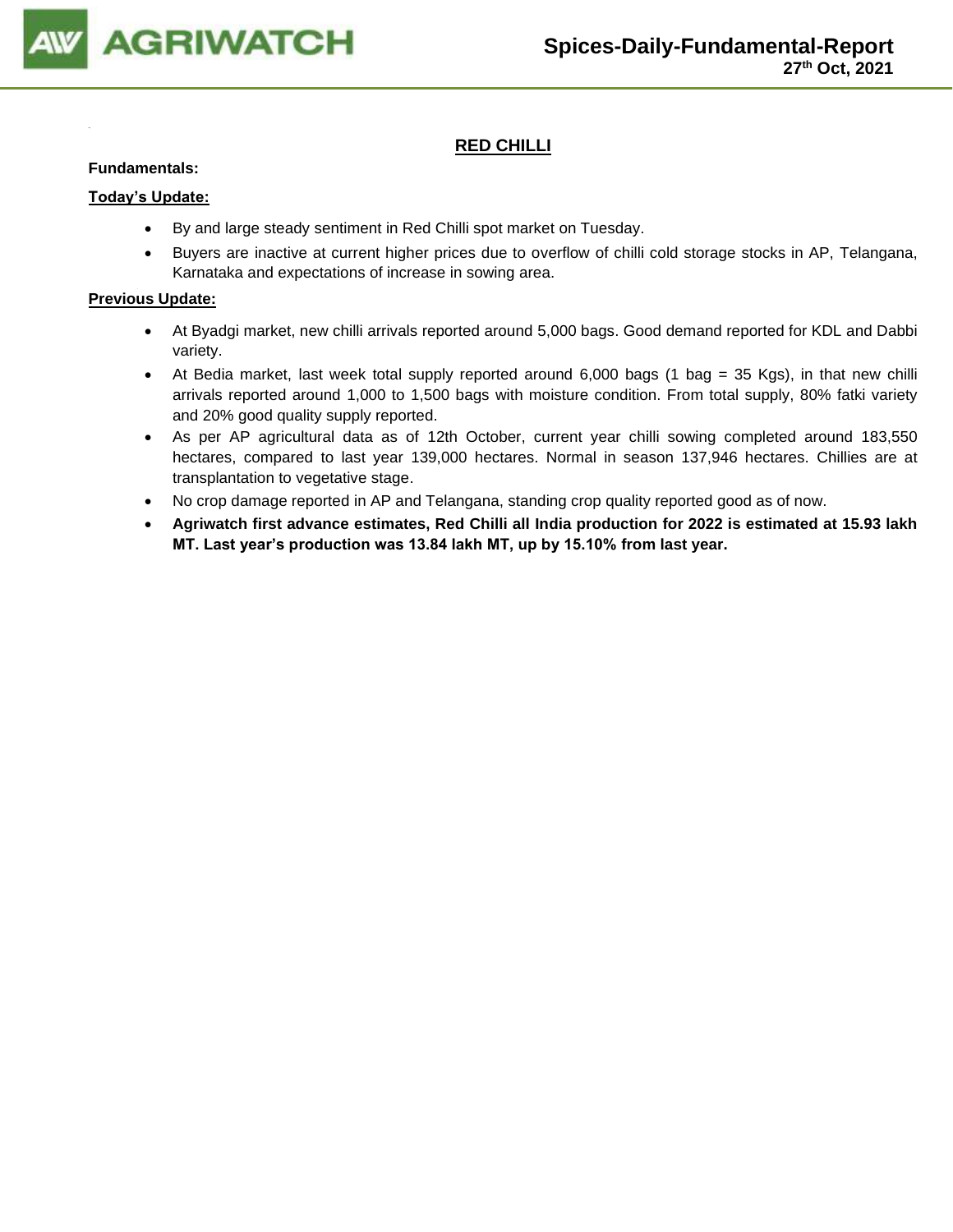

| Red Chilli Spot Market Prices(Loose): (Rs/Qtl)                                                                                                                                                                                                                                                                                                                                                                                                                                                                                                                                                                                                                                                                                                                                                                                                                                                                                                                                                                                                                                                                                                                                                                                                                                                                                                                                                                                                                                                                                                                                                                                                                                                                                                                                                                                                                                                               |               |                      |           |           |         |                                                                                                                                                                                                                                                                                                                                                                                                                                                                                                                                                                                           |                                  |  |
|--------------------------------------------------------------------------------------------------------------------------------------------------------------------------------------------------------------------------------------------------------------------------------------------------------------------------------------------------------------------------------------------------------------------------------------------------------------------------------------------------------------------------------------------------------------------------------------------------------------------------------------------------------------------------------------------------------------------------------------------------------------------------------------------------------------------------------------------------------------------------------------------------------------------------------------------------------------------------------------------------------------------------------------------------------------------------------------------------------------------------------------------------------------------------------------------------------------------------------------------------------------------------------------------------------------------------------------------------------------------------------------------------------------------------------------------------------------------------------------------------------------------------------------------------------------------------------------------------------------------------------------------------------------------------------------------------------------------------------------------------------------------------------------------------------------------------------------------------------------------------------------------------------------|---------------|----------------------|-----------|-----------|---------|-------------------------------------------------------------------------------------------------------------------------------------------------------------------------------------------------------------------------------------------------------------------------------------------------------------------------------------------------------------------------------------------------------------------------------------------------------------------------------------------------------------------------------------------------------------------------------------------|----------------------------------|--|
|                                                                                                                                                                                                                                                                                                                                                                                                                                                                                                                                                                                                                                                                                                                                                                                                                                                                                                                                                                                                                                                                                                                                                                                                                                                                                                                                                                                                                                                                                                                                                                                                                                                                                                                                                                                                                                                                                                              |               |                      | 26-Oct-   | 26-Oct-   | 25-Oct- | 25-Oct-                                                                                                                                                                                                                                                                                                                                                                                                                                                                                                                                                                                   |                                  |  |
| <b>State</b>                                                                                                                                                                                                                                                                                                                                                                                                                                                                                                                                                                                                                                                                                                                                                                                                                                                                                                                                                                                                                                                                                                                                                                                                                                                                                                                                                                                                                                                                                                                                                                                                                                                                                                                                                                                                                                                                                                 | <b>Centre</b> | Grade                | 21<br>21  |           | 21      | 21                                                                                                                                                                                                                                                                                                                                                                                                                                                                                                                                                                                        | Change                           |  |
|                                                                                                                                                                                                                                                                                                                                                                                                                                                                                                                                                                                                                                                                                                                                                                                                                                                                                                                                                                                                                                                                                                                                                                                                                                                                                                                                                                                                                                                                                                                                                                                                                                                                                                                                                                                                                                                                                                              |               |                      | Low       | High      | Low     | High<br>10000<br>11400<br>14000<br>13000<br>12500<br>9000<br>15000<br>13500<br>13500<br>12500<br>12800<br>13500<br>12400<br>11900<br>11700<br>6400<br>13000<br>700<br><b>NA</b><br><b>NA</b><br>$\blacksquare$<br>12500<br>7000<br>10000<br><b>NA</b><br>16000<br><b>NA</b><br><b>NA</b><br>$\blacksquare$<br><b>NA</b><br><b>NA</b><br><b>NA</b><br>$\blacksquare$<br><b>NA</b><br>NA<br><b>NA</b><br>$\blacksquare$<br><b>NA</b><br>$\blacksquare$<br>19000<br>$\blacksquare$<br><b>NA</b><br>$\blacksquare$<br>20500<br><b>NA</b><br>16000<br><b>NA</b><br><b>NA</b><br>$\blacksquare$ |                                  |  |
|                                                                                                                                                                                                                                                                                                                                                                                                                                                                                                                                                                                                                                                                                                                                                                                                                                                                                                                                                                                                                                                                                                                                                                                                                                                                                                                                                                                                                                                                                                                                                                                                                                                                                                                                                                                                                                                                                                              |               | <b>NCDEX Quality</b> | 9500      | 10000     | 9500    |                                                                                                                                                                                                                                                                                                                                                                                                                                                                                                                                                                                           | <b>Unch</b>                      |  |
|                                                                                                                                                                                                                                                                                                                                                                                                                                                                                                                                                                                                                                                                                                                                                                                                                                                                                                                                                                                                                                                                                                                                                                                                                                                                                                                                                                                                                                                                                                                                                                                                                                                                                                                                                                                                                                                                                                              |               | <b>LCA 334</b>       | 11000     | 11400     | 11000   |                                                                                                                                                                                                                                                                                                                                                                                                                                                                                                                                                                                           | <b>Unch</b>                      |  |
|                                                                                                                                                                                                                                                                                                                                                                                                                                                                                                                                                                                                                                                                                                                                                                                                                                                                                                                                                                                                                                                                                                                                                                                                                                                                                                                                                                                                                                                                                                                                                                                                                                                                                                                                                                                                                                                                                                              |               | Teja                 | 12000     | 13500     | 12500   |                                                                                                                                                                                                                                                                                                                                                                                                                                                                                                                                                                                           | $-500$                           |  |
|                                                                                                                                                                                                                                                                                                                                                                                                                                                                                                                                                                                                                                                                                                                                                                                                                                                                                                                                                                                                                                                                                                                                                                                                                                                                                                                                                                                                                                                                                                                                                                                                                                                                                                                                                                                                                                                                                                              |               | No. 273              | 12000     | 13000     | 12000   |                                                                                                                                                                                                                                                                                                                                                                                                                                                                                                                                                                                           | <b>Unch</b>                      |  |
|                                                                                                                                                                                                                                                                                                                                                                                                                                                                                                                                                                                                                                                                                                                                                                                                                                                                                                                                                                                                                                                                                                                                                                                                                                                                                                                                                                                                                                                                                                                                                                                                                                                                                                                                                                                                                                                                                                              | <b>Guntur</b> | No. 5                | 11500     | 12500     | 11500   |                                                                                                                                                                                                                                                                                                                                                                                                                                                                                                                                                                                           | <b>Unch</b>                      |  |
|                                                                                                                                                                                                                                                                                                                                                                                                                                                                                                                                                                                                                                                                                                                                                                                                                                                                                                                                                                                                                                                                                                                                                                                                                                                                                                                                                                                                                                                                                                                                                                                                                                                                                                                                                                                                                                                                                                              |               | Fatki                | 6000      | 9000      | 6000    |                                                                                                                                                                                                                                                                                                                                                                                                                                                                                                                                                                                           | <b>Unch</b>                      |  |
|                                                                                                                                                                                                                                                                                                                                                                                                                                                                                                                                                                                                                                                                                                                                                                                                                                                                                                                                                                                                                                                                                                                                                                                                                                                                                                                                                                                                                                                                                                                                                                                                                                                                                                                                                                                                                                                                                                              |               | Byadgi               | 14000     | 15000     | 14000   |                                                                                                                                                                                                                                                                                                                                                                                                                                                                                                                                                                                           | <b>Unch</b>                      |  |
|                                                                                                                                                                                                                                                                                                                                                                                                                                                                                                                                                                                                                                                                                                                                                                                                                                                                                                                                                                                                                                                                                                                                                                                                                                                                                                                                                                                                                                                                                                                                                                                                                                                                                                                                                                                                                                                                                                              |               | <b>US 341</b>        | 12500     | 13500     | 12500   |                                                                                                                                                                                                                                                                                                                                                                                                                                                                                                                                                                                           | <b>Unch</b>                      |  |
| <b>Andhra Pradesh</b><br><b>Benchmark</b><br>market<br>Warangal<br>Telangana<br>Khammam<br><b>Bedia</b><br><b>Madhya Pradesh</b><br><b>Delhi</b><br><b>New Delhi</b><br>Karnataka<br><b>Byadgi</b>                                                                                                                                                                                                                                                                                                                                                                                                                                                                                                                                                                                                                                                                                                                                                                                                                                                                                                                                                                                                                                                                                                                                                                                                                                                                                                                                                                                                                                                                                                                                                                                                                                                                                                           | Denvor Delux  | 12500                | 13500     | 12500     |         | <b>Unch</b>                                                                                                                                                                                                                                                                                                                                                                                                                                                                                                                                                                               |                                  |  |
| Indam <sub>5</sub><br>11500<br>12500<br>11500<br>11700<br>12800<br>11700<br>Teja<br>Wonder Hot<br>12300<br>12300<br>13500<br>341<br>11400<br>12400<br>11400<br>10900<br>11900<br>10900<br>Denvor Delux<br>11200<br>11700<br>11200<br>Paprika<br>Fatki<br>2900<br>6400<br>2900<br>Teja (Cold storage)<br>9500<br>13700<br>10000<br><b>NA</b><br><b>NA</b><br><b>NA</b><br>Teja (Non cold storage)<br>No. 12<br><b>NA</b><br><b>NA</b><br><b>NA</b><br><b>Indu 2070</b><br>10000<br>12500<br>10000<br>7000<br>6000<br>Fatki<br>6000<br>8000<br>10000<br>8000<br>Jhankar<br><b>NA</b><br><b>NA</b><br>Ganesh<br><b>NA</b><br>16000<br>16000<br>16000<br>Teja(Khamam)<br><b>NA</b><br><b>NA</b><br><b>NA</b><br>M.P. MacoTeja<br><b>NA</b><br>Pala 12<br><b>NA</b><br><b>NA</b><br><b>LCA 334</b><br><b>NA</b><br><b>NA</b><br><b>NA</b><br><b>NA</b><br>Fatki<br><b>NA</b><br><b>NA</b><br><b>NA</b><br><b>NA</b><br><b>NA</b><br>Packing<br><b>NA</b><br>Dabbi<br><b>NA</b><br><b>NA</b><br><b>NA</b><br>Guntur<br>NA<br><b>NA</b><br>Kaddi<br><b>NA</b><br><b>NA</b><br><b>NA</b><br>Dabbi Dlx Local<br><b>NA</b><br>NA<br><b>NA</b><br><b>NA</b><br>17000<br>Dabbi Medium Best (Local)<br><b>NA</b><br><b>NA</b><br><b>NA</b><br><b>NA</b><br>Dabbi Best (Bellary)<br><b>NA</b><br><b>KDL Deluxe (Local)</b><br><b>NA</b><br>18500<br><b>KDL Deluxe (Bellary)</b><br><b>NA</b><br><b>NA</b><br><b>NA</b><br><b>NA</b><br><b>NA</b><br><b>KDL Best(Local)</b><br>14000<br><b>NA</b><br><b>NA</b><br><b>NA</b><br><b>KDL Best(Bellary)</b><br><b>NA</b><br><b>KDL Medium</b><br><b>NA</b><br><b>NA</b><br><b>NA</b><br>Denvor Deluxe<br><b>NA</b><br>11000<br>12500<br><b>NA</b><br><b>NA</b><br>13000<br>15500<br>2043<br>5531<br><b>NA</b><br><b>NA</b><br>9500<br>11500<br>C <sub>5</sub><br><b>NA</b><br><b>NA</b><br><b>NA</b><br><b>NA</b><br><b>KDL Fatki</b><br><b>NA</b><br><b>NA</b><br>3500<br>5000 | <b>Unch</b>   |                      |           |           |         |                                                                                                                                                                                                                                                                                                                                                                                                                                                                                                                                                                                           |                                  |  |
|                                                                                                                                                                                                                                                                                                                                                                                                                                                                                                                                                                                                                                                                                                                                                                                                                                                                                                                                                                                                                                                                                                                                                                                                                                                                                                                                                                                                                                                                                                                                                                                                                                                                                                                                                                                                                                                                                                              |               |                      |           |           |         |                                                                                                                                                                                                                                                                                                                                                                                                                                                                                                                                                                                           | <b>Unch</b>                      |  |
|                                                                                                                                                                                                                                                                                                                                                                                                                                                                                                                                                                                                                                                                                                                                                                                                                                                                                                                                                                                                                                                                                                                                                                                                                                                                                                                                                                                                                                                                                                                                                                                                                                                                                                                                                                                                                                                                                                              |               |                      |           |           |         |                                                                                                                                                                                                                                                                                                                                                                                                                                                                                                                                                                                           | <b>Unch</b>                      |  |
|                                                                                                                                                                                                                                                                                                                                                                                                                                                                                                                                                                                                                                                                                                                                                                                                                                                                                                                                                                                                                                                                                                                                                                                                                                                                                                                                                                                                                                                                                                                                                                                                                                                                                                                                                                                                                                                                                                              |               |                      |           |           |         |                                                                                                                                                                                                                                                                                                                                                                                                                                                                                                                                                                                           | <b>Unch</b>                      |  |
|                                                                                                                                                                                                                                                                                                                                                                                                                                                                                                                                                                                                                                                                                                                                                                                                                                                                                                                                                                                                                                                                                                                                                                                                                                                                                                                                                                                                                                                                                                                                                                                                                                                                                                                                                                                                                                                                                                              |               |                      |           |           |         |                                                                                                                                                                                                                                                                                                                                                                                                                                                                                                                                                                                           | <b>Unch</b>                      |  |
|                                                                                                                                                                                                                                                                                                                                                                                                                                                                                                                                                                                                                                                                                                                                                                                                                                                                                                                                                                                                                                                                                                                                                                                                                                                                                                                                                                                                                                                                                                                                                                                                                                                                                                                                                                                                                                                                                                              |               |                      |           |           |         |                                                                                                                                                                                                                                                                                                                                                                                                                                                                                                                                                                                           | <b>Unch</b>                      |  |
|                                                                                                                                                                                                                                                                                                                                                                                                                                                                                                                                                                                                                                                                                                                                                                                                                                                                                                                                                                                                                                                                                                                                                                                                                                                                                                                                                                                                                                                                                                                                                                                                                                                                                                                                                                                                                                                                                                              |               |                      |           |           |         |                                                                                                                                                                                                                                                                                                                                                                                                                                                                                                                                                                                           | <b>Unch</b>                      |  |
|                                                                                                                                                                                                                                                                                                                                                                                                                                                                                                                                                                                                                                                                                                                                                                                                                                                                                                                                                                                                                                                                                                                                                                                                                                                                                                                                                                                                                                                                                                                                                                                                                                                                                                                                                                                                                                                                                                              |               |                      |           |           |         |                                                                                                                                                                                                                                                                                                                                                                                                                                                                                                                                                                                           |                                  |  |
|                                                                                                                                                                                                                                                                                                                                                                                                                                                                                                                                                                                                                                                                                                                                                                                                                                                                                                                                                                                                                                                                                                                                                                                                                                                                                                                                                                                                                                                                                                                                                                                                                                                                                                                                                                                                                                                                                                              |               |                      |           |           |         |                                                                                                                                                                                                                                                                                                                                                                                                                                                                                                                                                                                           |                                  |  |
|                                                                                                                                                                                                                                                                                                                                                                                                                                                                                                                                                                                                                                                                                                                                                                                                                                                                                                                                                                                                                                                                                                                                                                                                                                                                                                                                                                                                                                                                                                                                                                                                                                                                                                                                                                                                                                                                                                              |               |                      |           |           |         |                                                                                                                                                                                                                                                                                                                                                                                                                                                                                                                                                                                           |                                  |  |
|                                                                                                                                                                                                                                                                                                                                                                                                                                                                                                                                                                                                                                                                                                                                                                                                                                                                                                                                                                                                                                                                                                                                                                                                                                                                                                                                                                                                                                                                                                                                                                                                                                                                                                                                                                                                                                                                                                              |               |                      |           |           |         |                                                                                                                                                                                                                                                                                                                                                                                                                                                                                                                                                                                           | <b>Unch</b>                      |  |
|                                                                                                                                                                                                                                                                                                                                                                                                                                                                                                                                                                                                                                                                                                                                                                                                                                                                                                                                                                                                                                                                                                                                                                                                                                                                                                                                                                                                                                                                                                                                                                                                                                                                                                                                                                                                                                                                                                              |               |                      |           |           |         |                                                                                                                                                                                                                                                                                                                                                                                                                                                                                                                                                                                           | <b>Unch</b>                      |  |
|                                                                                                                                                                                                                                                                                                                                                                                                                                                                                                                                                                                                                                                                                                                                                                                                                                                                                                                                                                                                                                                                                                                                                                                                                                                                                                                                                                                                                                                                                                                                                                                                                                                                                                                                                                                                                                                                                                              |               |                      |           |           |         |                                                                                                                                                                                                                                                                                                                                                                                                                                                                                                                                                                                           | <b>Unch</b>                      |  |
|                                                                                                                                                                                                                                                                                                                                                                                                                                                                                                                                                                                                                                                                                                                                                                                                                                                                                                                                                                                                                                                                                                                                                                                                                                                                                                                                                                                                                                                                                                                                                                                                                                                                                                                                                                                                                                                                                                              |               |                      |           |           |         |                                                                                                                                                                                                                                                                                                                                                                                                                                                                                                                                                                                           |                                  |  |
|                                                                                                                                                                                                                                                                                                                                                                                                                                                                                                                                                                                                                                                                                                                                                                                                                                                                                                                                                                                                                                                                                                                                                                                                                                                                                                                                                                                                                                                                                                                                                                                                                                                                                                                                                                                                                                                                                                              |               |                      |           |           |         |                                                                                                                                                                                                                                                                                                                                                                                                                                                                                                                                                                                           | <b>Unch</b>                      |  |
|                                                                                                                                                                                                                                                                                                                                                                                                                                                                                                                                                                                                                                                                                                                                                                                                                                                                                                                                                                                                                                                                                                                                                                                                                                                                                                                                                                                                                                                                                                                                                                                                                                                                                                                                                                                                                                                                                                              |               |                      |           |           |         |                                                                                                                                                                                                                                                                                                                                                                                                                                                                                                                                                                                           |                                  |  |
|                                                                                                                                                                                                                                                                                                                                                                                                                                                                                                                                                                                                                                                                                                                                                                                                                                                                                                                                                                                                                                                                                                                                                                                                                                                                                                                                                                                                                                                                                                                                                                                                                                                                                                                                                                                                                                                                                                              |               |                      |           |           |         |                                                                                                                                                                                                                                                                                                                                                                                                                                                                                                                                                                                           |                                  |  |
|                                                                                                                                                                                                                                                                                                                                                                                                                                                                                                                                                                                                                                                                                                                                                                                                                                                                                                                                                                                                                                                                                                                                                                                                                                                                                                                                                                                                                                                                                                                                                                                                                                                                                                                                                                                                                                                                                                              |               |                      |           |           |         |                                                                                                                                                                                                                                                                                                                                                                                                                                                                                                                                                                                           |                                  |  |
|                                                                                                                                                                                                                                                                                                                                                                                                                                                                                                                                                                                                                                                                                                                                                                                                                                                                                                                                                                                                                                                                                                                                                                                                                                                                                                                                                                                                                                                                                                                                                                                                                                                                                                                                                                                                                                                                                                              |               |                      |           |           |         |                                                                                                                                                                                                                                                                                                                                                                                                                                                                                                                                                                                           |                                  |  |
|                                                                                                                                                                                                                                                                                                                                                                                                                                                                                                                                                                                                                                                                                                                                                                                                                                                                                                                                                                                                                                                                                                                                                                                                                                                                                                                                                                                                                                                                                                                                                                                                                                                                                                                                                                                                                                                                                                              |               |                      |           |           |         |                                                                                                                                                                                                                                                                                                                                                                                                                                                                                                                                                                                           |                                  |  |
|                                                                                                                                                                                                                                                                                                                                                                                                                                                                                                                                                                                                                                                                                                                                                                                                                                                                                                                                                                                                                                                                                                                                                                                                                                                                                                                                                                                                                                                                                                                                                                                                                                                                                                                                                                                                                                                                                                              |               |                      |           |           |         |                                                                                                                                                                                                                                                                                                                                                                                                                                                                                                                                                                                           |                                  |  |
|                                                                                                                                                                                                                                                                                                                                                                                                                                                                                                                                                                                                                                                                                                                                                                                                                                                                                                                                                                                                                                                                                                                                                                                                                                                                                                                                                                                                                                                                                                                                                                                                                                                                                                                                                                                                                                                                                                              |               |                      |           |           |         |                                                                                                                                                                                                                                                                                                                                                                                                                                                                                                                                                                                           |                                  |  |
|                                                                                                                                                                                                                                                                                                                                                                                                                                                                                                                                                                                                                                                                                                                                                                                                                                                                                                                                                                                                                                                                                                                                                                                                                                                                                                                                                                                                                                                                                                                                                                                                                                                                                                                                                                                                                                                                                                              |               |                      |           |           |         |                                                                                                                                                                                                                                                                                                                                                                                                                                                                                                                                                                                           |                                  |  |
|                                                                                                                                                                                                                                                                                                                                                                                                                                                                                                                                                                                                                                                                                                                                                                                                                                                                                                                                                                                                                                                                                                                                                                                                                                                                                                                                                                                                                                                                                                                                                                                                                                                                                                                                                                                                                                                                                                              |               |                      |           |           |         |                                                                                                                                                                                                                                                                                                                                                                                                                                                                                                                                                                                           |                                  |  |
|                                                                                                                                                                                                                                                                                                                                                                                                                                                                                                                                                                                                                                                                                                                                                                                                                                                                                                                                                                                                                                                                                                                                                                                                                                                                                                                                                                                                                                                                                                                                                                                                                                                                                                                                                                                                                                                                                                              |               |                      |           |           |         |                                                                                                                                                                                                                                                                                                                                                                                                                                                                                                                                                                                           |                                  |  |
|                                                                                                                                                                                                                                                                                                                                                                                                                                                                                                                                                                                                                                                                                                                                                                                                                                                                                                                                                                                                                                                                                                                                                                                                                                                                                                                                                                                                                                                                                                                                                                                                                                                                                                                                                                                                                                                                                                              |               |                      |           |           |         |                                                                                                                                                                                                                                                                                                                                                                                                                                                                                                                                                                                           |                                  |  |
|                                                                                                                                                                                                                                                                                                                                                                                                                                                                                                                                                                                                                                                                                                                                                                                                                                                                                                                                                                                                                                                                                                                                                                                                                                                                                                                                                                                                                                                                                                                                                                                                                                                                                                                                                                                                                                                                                                              |               |                      |           |           |         |                                                                                                                                                                                                                                                                                                                                                                                                                                                                                                                                                                                           |                                  |  |
|                                                                                                                                                                                                                                                                                                                                                                                                                                                                                                                                                                                                                                                                                                                                                                                                                                                                                                                                                                                                                                                                                                                                                                                                                                                                                                                                                                                                                                                                                                                                                                                                                                                                                                                                                                                                                                                                                                              |               |                      |           |           |         |                                                                                                                                                                                                                                                                                                                                                                                                                                                                                                                                                                                           |                                  |  |
|                                                                                                                                                                                                                                                                                                                                                                                                                                                                                                                                                                                                                                                                                                                                                                                                                                                                                                                                                                                                                                                                                                                                                                                                                                                                                                                                                                                                                                                                                                                                                                                                                                                                                                                                                                                                                                                                                                              |               |                      |           |           |         |                                                                                                                                                                                                                                                                                                                                                                                                                                                                                                                                                                                           |                                  |  |
|                                                                                                                                                                                                                                                                                                                                                                                                                                                                                                                                                                                                                                                                                                                                                                                                                                                                                                                                                                                                                                                                                                                                                                                                                                                                                                                                                                                                                                                                                                                                                                                                                                                                                                                                                                                                                                                                                                              |               |                      |           |           |         |                                                                                                                                                                                                                                                                                                                                                                                                                                                                                                                                                                                           |                                  |  |
|                                                                                                                                                                                                                                                                                                                                                                                                                                                                                                                                                                                                                                                                                                                                                                                                                                                                                                                                                                                                                                                                                                                                                                                                                                                                                                                                                                                                                                                                                                                                                                                                                                                                                                                                                                                                                                                                                                              |               |                      |           |           |         |                                                                                                                                                                                                                                                                                                                                                                                                                                                                                                                                                                                           |                                  |  |
|                                                                                                                                                                                                                                                                                                                                                                                                                                                                                                                                                                                                                                                                                                                                                                                                                                                                                                                                                                                                                                                                                                                                                                                                                                                                                                                                                                                                                                                                                                                                                                                                                                                                                                                                                                                                                                                                                                              |               |                      |           |           |         |                                                                                                                                                                                                                                                                                                                                                                                                                                                                                                                                                                                           |                                  |  |
|                                                                                                                                                                                                                                                                                                                                                                                                                                                                                                                                                                                                                                                                                                                                                                                                                                                                                                                                                                                                                                                                                                                                                                                                                                                                                                                                                                                                                                                                                                                                                                                                                                                                                                                                                                                                                                                                                                              |               |                      |           |           |         |                                                                                                                                                                                                                                                                                                                                                                                                                                                                                                                                                                                           | $\blacksquare$<br>$\blacksquare$ |  |
|                                                                                                                                                                                                                                                                                                                                                                                                                                                                                                                                                                                                                                                                                                                                                                                                                                                                                                                                                                                                                                                                                                                                                                                                                                                                                                                                                                                                                                                                                                                                                                                                                                                                                                                                                                                                                                                                                                              |               |                      |           |           |         |                                                                                                                                                                                                                                                                                                                                                                                                                                                                                                                                                                                           | $\blacksquare$                   |  |
|                                                                                                                                                                                                                                                                                                                                                                                                                                                                                                                                                                                                                                                                                                                                                                                                                                                                                                                                                                                                                                                                                                                                                                                                                                                                                                                                                                                                                                                                                                                                                                                                                                                                                                                                                                                                                                                                                                              |               |                      |           |           |         |                                                                                                                                                                                                                                                                                                                                                                                                                                                                                                                                                                                           |                                  |  |
|                                                                                                                                                                                                                                                                                                                                                                                                                                                                                                                                                                                                                                                                                                                                                                                                                                                                                                                                                                                                                                                                                                                                                                                                                                                                                                                                                                                                                                                                                                                                                                                                                                                                                                                                                                                                                                                                                                              |               | Seed Fatki           | <b>NA</b> | <b>NA</b> | 4000    | 5500                                                                                                                                                                                                                                                                                                                                                                                                                                                                                                                                                                                      |                                  |  |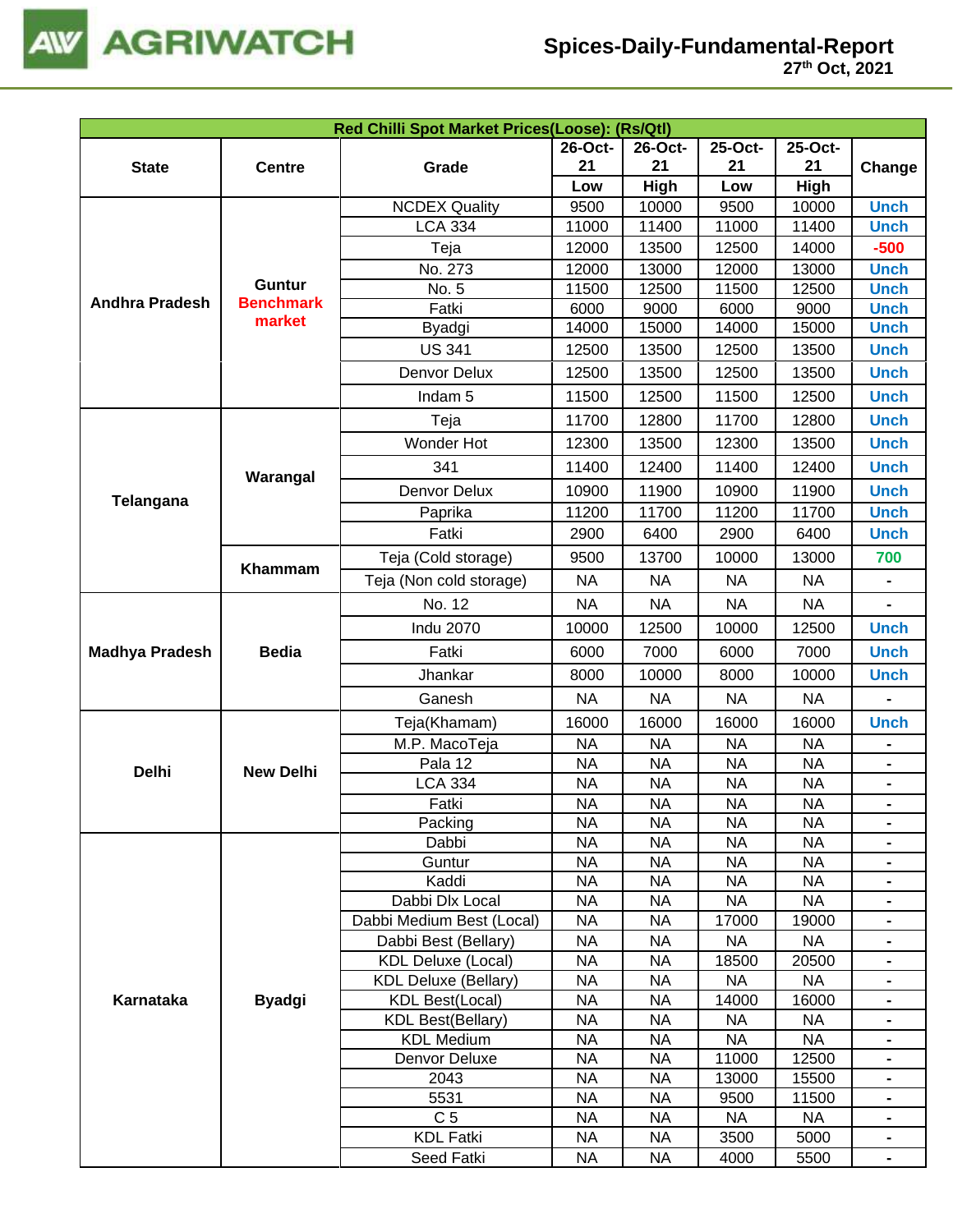

|                       | Arrivals & Off-take in bags (1 bag = 45 Kg), (1 bag = 38Kgs)* |                               |           |           |             |  |  |  |  |
|-----------------------|---------------------------------------------------------------|-------------------------------|-----------|-----------|-------------|--|--|--|--|
| <b>State</b>          | <b>Centre</b>                                                 | <b>Parameter</b>              | 26-Oct-21 | 25-Oct-21 | Change      |  |  |  |  |
| <b>Andhra Pradesh</b> | <b>Guntur</b>                                                 | Arrivals                      | 170000    | 160000    | 10000       |  |  |  |  |
|                       |                                                               | Off-take                      | 70000     | 70000     | <b>Unch</b> |  |  |  |  |
|                       | Warangal                                                      | Arrivals                      | 12000     | 15000     | $-3000$     |  |  |  |  |
| Telangana             | <b>Khammam</b>                                                | Arrivals (Cold storage) *     | 35000     | 40000     | $-5000$     |  |  |  |  |
|                       |                                                               | Arrivals (Non cold storage) * | <b>NA</b> | <b>NA</b> |             |  |  |  |  |
| Karnataka             | <b>Byadgi</b>                                                 | Arrivals                      | <b>NA</b> | 8000      |             |  |  |  |  |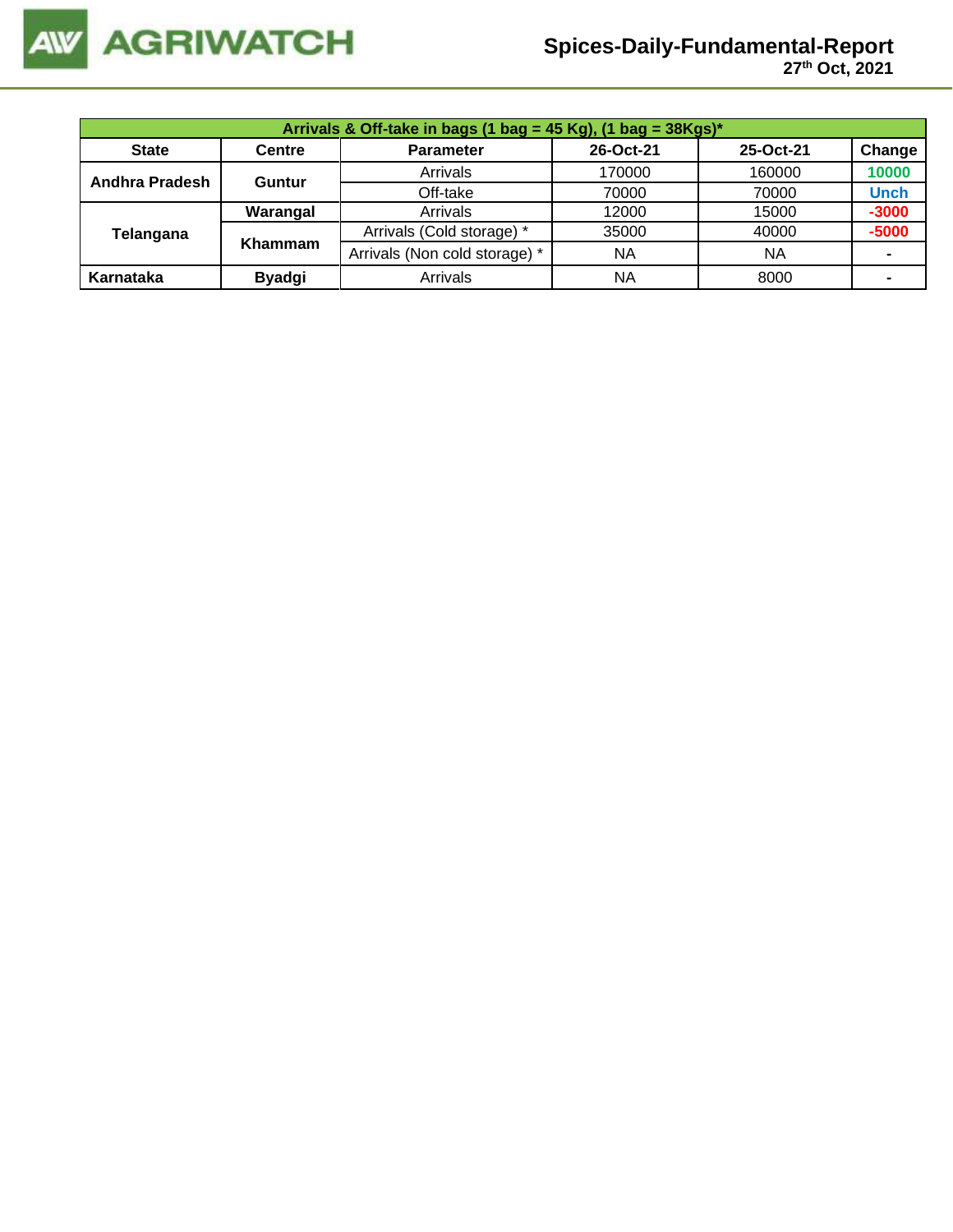

# **TURMERIC**

#### **Fundamentals: Today's Update:**

• Continued steady sentiment witnessed in Turmeric spot markets on Tuesday.

- As per AP agricultural data as on 12th October, current year Turmeric sowing completed around 19,955 hectares, compared to last year 20,942 hectares. Normal in season 19,551 hectares.
- Turmeric standing crop quality reported well as of now, weather is favourable in growing regions. Agriwatch expected higher production coming year may cap on prices from higher levels.
- Currently, export demand reported lower due to increased shipping cost and some travel restriction in South Asian countries added the bearish sentiment.
- *Agriwatch first advance estimates, Turmeric all India production for 2022 is estimated at 4.89 lakh MT. Last year's production was 4.46 lakh MT, up by 9.64% from last year.*

| <b>Turmeric Spot Market Prices (Loose): (Rs/Qtl)</b> |                         |                                                                                                                                                                                                                                                                                                                                                                                                                                                                                                                                                                                                                                                                                                                                                                                                                                                                                                      |             |           |                |  |  |
|------------------------------------------------------|-------------------------|------------------------------------------------------------------------------------------------------------------------------------------------------------------------------------------------------------------------------------------------------------------------------------------------------------------------------------------------------------------------------------------------------------------------------------------------------------------------------------------------------------------------------------------------------------------------------------------------------------------------------------------------------------------------------------------------------------------------------------------------------------------------------------------------------------------------------------------------------------------------------------------------------|-------------|-----------|----------------|--|--|
| <b>State</b>                                         | <b>Centre</b>           | Grade                                                                                                                                                                                                                                                                                                                                                                                                                                                                                                                                                                                                                                                                                                                                                                                                                                                                                                | 26-Oct-21   | 25-Oct-21 | Change         |  |  |
|                                                      |                         | Nizam quality                                                                                                                                                                                                                                                                                                                                                                                                                                                                                                                                                                                                                                                                                                                                                                                                                                                                                        | 7300        | 7300      | <b>Unch</b>    |  |  |
| Telangana                                            | <b>Nizamabad</b>        | Double polish finger                                                                                                                                                                                                                                                                                                                                                                                                                                                                                                                                                                                                                                                                                                                                                                                                                                                                                 | 8000        | 8000      | <b>Unch</b>    |  |  |
|                                                      | <b>Benchmark market</b> |                                                                                                                                                                                                                                                                                                                                                                                                                                                                                                                                                                                                                                                                                                                                                                                                                                                                                                      |             |           | <b>Unch</b>    |  |  |
|                                                      |                         |                                                                                                                                                                                                                                                                                                                                                                                                                                                                                                                                                                                                                                                                                                                                                                                                                                                                                                      |             |           | <b>Unch</b>    |  |  |
|                                                      | Warangal                | Finger                                                                                                                                                                                                                                                                                                                                                                                                                                                                                                                                                                                                                                                                                                                                                                                                                                                                                               | 6000        | 6000      | <b>Unch</b>    |  |  |
|                                                      |                         | Gattah (unpolished)<br>6500<br>6500<br>Gattah (double polished)<br>7200<br>7200<br>Round<br>5600<br>5600<br>7500<br>7500<br>Finger<br>6800<br>Gattah<br>6800<br>Sellem<br>8100<br>8100<br><b>Bulb</b><br><b>NA</b><br><b>NA</b><br><b>NA</b><br><b>NA</b><br>Finger<br><b>Bulb</b><br><b>NA</b><br><b>NA</b><br>Finger<br><b>NA</b><br><b>NA</b><br><b>Bulb</b><br>5800<br>5800<br><b>Bilty</b><br>6322<br>6322<br>5800<br>Finger<br>5800<br><b>Bilty</b><br>6322<br>6322<br>Rajpuri/Salem Finger<br>9300<br>9300<br>Rajpuri Medium<br>8500<br>8500<br>DesiKadappa<br>7300<br>7300<br>6200<br>Salem Powder<br>6200<br>Mini Salem<br>6500<br>6500<br>7200<br>7200<br>Super Salem<br>Gattah Powder<br>6000<br>6000<br>6500<br><b>Gattah Premium</b><br>6500<br>6600<br>6700<br><b>Turmeric Finger Polished</b><br><b>Turmeric Bulb Polished</b><br>6800<br>6200<br><b>Turmeric Mix</b><br>6000<br>6200 | <b>Unch</b> |           |                |  |  |
|                                                      |                         |                                                                                                                                                                                                                                                                                                                                                                                                                                                                                                                                                                                                                                                                                                                                                                                                                                                                                                      |             |           | <b>Unch</b>    |  |  |
|                                                      | <b>Erode</b>            |                                                                                                                                                                                                                                                                                                                                                                                                                                                                                                                                                                                                                                                                                                                                                                                                                                                                                                      |             |           | <b>Unch</b>    |  |  |
|                                                      |                         |                                                                                                                                                                                                                                                                                                                                                                                                                                                                                                                                                                                                                                                                                                                                                                                                                                                                                                      |             |           | <b>Unch</b>    |  |  |
| <b>Tamil Nadu</b>                                    | Coimbatore              |                                                                                                                                                                                                                                                                                                                                                                                                                                                                                                                                                                                                                                                                                                                                                                                                                                                                                                      |             |           | $\blacksquare$ |  |  |
|                                                      |                         |                                                                                                                                                                                                                                                                                                                                                                                                                                                                                                                                                                                                                                                                                                                                                                                                                                                                                                      |             |           |                |  |  |
|                                                      | <b>Salem</b>            |                                                                                                                                                                                                                                                                                                                                                                                                                                                                                                                                                                                                                                                                                                                                                                                                                                                                                                      |             |           | $\blacksquare$ |  |  |
|                                                      |                         |                                                                                                                                                                                                                                                                                                                                                                                                                                                                                                                                                                                                                                                                                                                                                                                                                                                                                                      |             |           |                |  |  |
|                                                      |                         |                                                                                                                                                                                                                                                                                                                                                                                                                                                                                                                                                                                                                                                                                                                                                                                                                                                                                                      |             |           | <b>Unch</b>    |  |  |
|                                                      | <b>Duggirala</b>        |                                                                                                                                                                                                                                                                                                                                                                                                                                                                                                                                                                                                                                                                                                                                                                                                                                                                                                      |             |           | <b>Unch</b>    |  |  |
| <b>Andhra Pradesh</b>                                |                         |                                                                                                                                                                                                                                                                                                                                                                                                                                                                                                                                                                                                                                                                                                                                                                                                                                                                                                      |             |           | <b>Unch</b>    |  |  |
|                                                      |                         |                                                                                                                                                                                                                                                                                                                                                                                                                                                                                                                                                                                                                                                                                                                                                                                                                                                                                                      |             |           | <b>Unch</b>    |  |  |
|                                                      |                         |                                                                                                                                                                                                                                                                                                                                                                                                                                                                                                                                                                                                                                                                                                                                                                                                                                                                                                      |             |           | <b>Unch</b>    |  |  |
|                                                      | Sangli                  |                                                                                                                                                                                                                                                                                                                                                                                                                                                                                                                                                                                                                                                                                                                                                                                                                                                                                                      |             |           | <b>Unch</b>    |  |  |
|                                                      |                         |                                                                                                                                                                                                                                                                                                                                                                                                                                                                                                                                                                                                                                                                                                                                                                                                                                                                                                      |             |           | <b>Unch</b>    |  |  |
|                                                      |                         |                                                                                                                                                                                                                                                                                                                                                                                                                                                                                                                                                                                                                                                                                                                                                                                                                                                                                                      |             |           | <b>Unch</b>    |  |  |
|                                                      |                         |                                                                                                                                                                                                                                                                                                                                                                                                                                                                                                                                                                                                                                                                                                                                                                                                                                                                                                      |             |           | <b>Unch</b>    |  |  |
| <b>Maharashtra</b>                                   | <b>Basmat</b>           |                                                                                                                                                                                                                                                                                                                                                                                                                                                                                                                                                                                                                                                                                                                                                                                                                                                                                                      |             |           | <b>Unch</b>    |  |  |
|                                                      |                         |                                                                                                                                                                                                                                                                                                                                                                                                                                                                                                                                                                                                                                                                                                                                                                                                                                                                                                      |             |           | <b>Unch</b>    |  |  |
|                                                      |                         |                                                                                                                                                                                                                                                                                                                                                                                                                                                                                                                                                                                                                                                                                                                                                                                                                                                                                                      |             |           | <b>Unch</b>    |  |  |
|                                                      |                         |                                                                                                                                                                                                                                                                                                                                                                                                                                                                                                                                                                                                                                                                                                                                                                                                                                                                                                      |             |           | $-100$         |  |  |
|                                                      | <b>Nanded</b>           |                                                                                                                                                                                                                                                                                                                                                                                                                                                                                                                                                                                                                                                                                                                                                                                                                                                                                                      |             |           | 600            |  |  |
|                                                      |                         |                                                                                                                                                                                                                                                                                                                                                                                                                                                                                                                                                                                                                                                                                                                                                                                                                                                                                                      |             |           | $-200$         |  |  |
|                                                      |                         | Gattah                                                                                                                                                                                                                                                                                                                                                                                                                                                                                                                                                                                                                                                                                                                                                                                                                                                                                               | 7500        | 7500      | <b>Unch</b>    |  |  |
|                                                      |                         | Mini Salem                                                                                                                                                                                                                                                                                                                                                                                                                                                                                                                                                                                                                                                                                                                                                                                                                                                                                           | 8500        | 8500      | <b>Unch</b>    |  |  |
| Delhi                                                | <b>Delhi</b>            | <b>Finger Single Polished</b>                                                                                                                                                                                                                                                                                                                                                                                                                                                                                                                                                                                                                                                                                                                                                                                                                                                                        | 7700        | 7700      | <b>Unch</b>    |  |  |
|                                                      |                         | <b>Finger Double Polished</b>                                                                                                                                                                                                                                                                                                                                                                                                                                                                                                                                                                                                                                                                                                                                                                                                                                                                        | 8900        | 8900      | <b>Unch</b>    |  |  |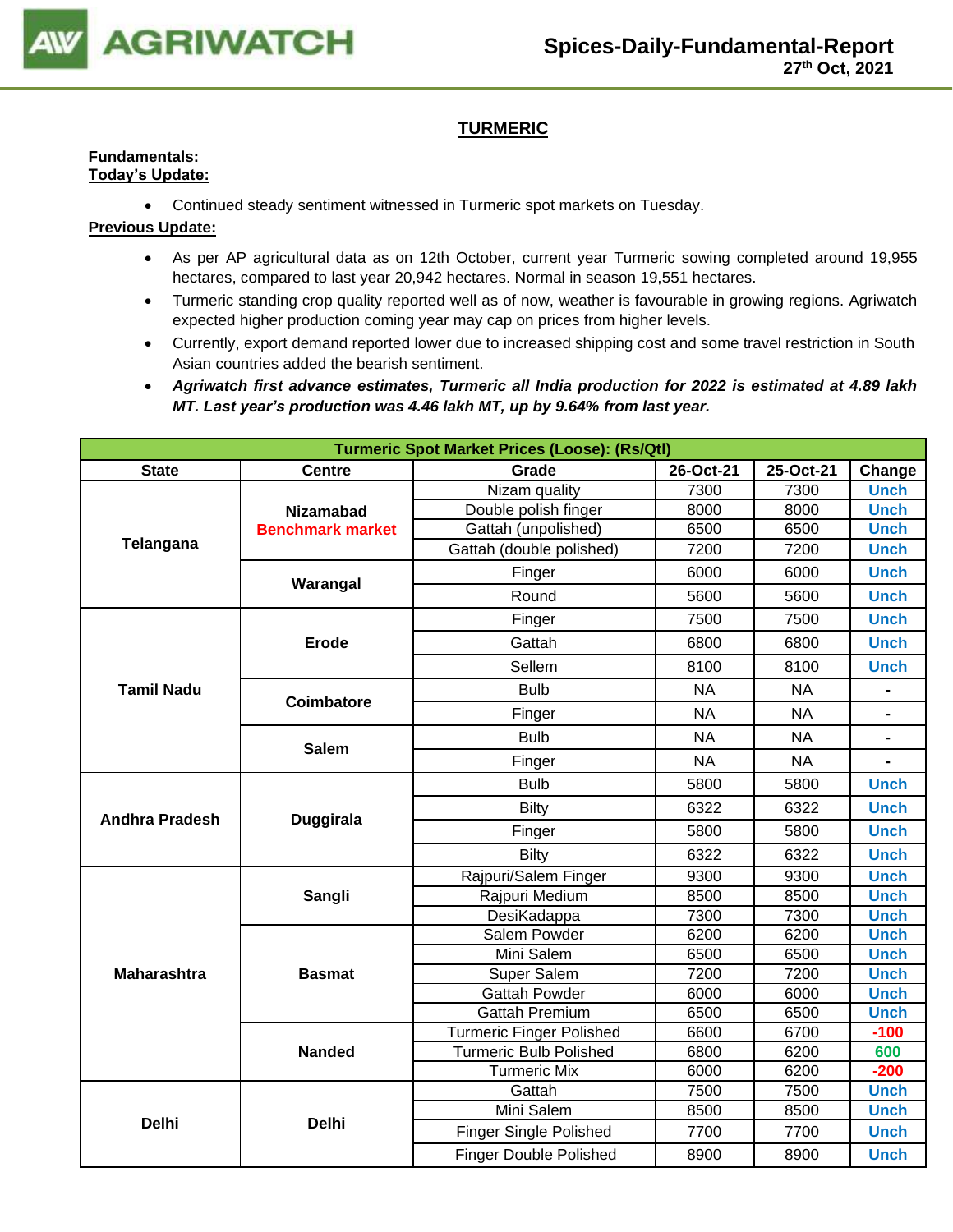

| <b>State</b>                                                           |                  |                                                                                                                                                                                                                                                                                                                                                                                                                     |      |           |                      |
|------------------------------------------------------------------------|------------------|---------------------------------------------------------------------------------------------------------------------------------------------------------------------------------------------------------------------------------------------------------------------------------------------------------------------------------------------------------------------------------------------------------------------|------|-----------|----------------------|
|                                                                        | <b>Centre</b>    | <b>Parameter</b>                                                                                                                                                                                                                                                                                                                                                                                                    |      | 25-Oct-21 | Change               |
| Telangana<br><b>Tamil Nadu</b><br>Andhra Pradesh<br><b>Maharashtra</b> | <b>Nizamabad</b> | Arrival                                                                                                                                                                                                                                                                                                                                                                                                             | 1000 | 1600      | $-600$               |
|                                                                        |                  | Off-take                                                                                                                                                                                                                                                                                                                                                                                                            | 1000 | 1600      | $-600$               |
|                                                                        | Warangal         | Arrival & Off-take in bags $*(1 \text{ bag} = 75 \text{ Kg}), \#(1 \text{ bag} = 60 \text{ Kg})$<br>26-Oct-21<br><b>NA</b><br><b>Arrival</b><br><b>NA</b><br>1300<br>Arrival<br>4000<br>Off-take<br>1300<br>4000<br><b>NA</b><br>NA<br><b>Arrival</b><br>Arrival*<br>NA<br>NA.<br>Arrival*<br><b>NA</b><br>7000<br>Arrival#<br><b>NA</b><br><b>NA</b><br>Arrival*<br>4000<br>4000<br><b>Arrival</b><br>1500<br>2200 |      |           |                      |
|                                                                        | Erode            |                                                                                                                                                                                                                                                                                                                                                                                                                     |      |           | 2700                 |
|                                                                        |                  |                                                                                                                                                                                                                                                                                                                                                                                                                     |      |           | 2700                 |
|                                                                        | Coimbatore       |                                                                                                                                                                                                                                                                                                                                                                                                                     |      |           |                      |
|                                                                        | <b>Salem</b>     |                                                                                                                                                                                                                                                                                                                                                                                                                     |      |           |                      |
|                                                                        | <b>Duggirala</b> |                                                                                                                                                                                                                                                                                                                                                                                                                     |      |           |                      |
|                                                                        | Sangli           |                                                                                                                                                                                                                                                                                                                                                                                                                     |      |           |                      |
|                                                                        | <b>Basmat</b>    |                                                                                                                                                                                                                                                                                                                                                                                                                     |      |           | <b>Unch</b>          |
|                                                                        | <b>Nanded</b>    |                                                                                                                                                                                                                                                                                                                                                                                                                     |      |           | $-700$               |
|                                                                        |                  |                                                                                                                                                                                                                                                                                                                                                                                                                     |      |           | <b>Arrival * Qtl</b> |

#### **NCDEX-FUTURES MARKET**

| Turmeric <sup>1</sup> |                          |       |       |       |                          |               |             |       |           |
|-----------------------|--------------------------|-------|-------|-------|--------------------------|---------------|-------------|-------|-----------|
| <b>Contract</b>       | +/-\$                    | Open  | High  | Low   | Close                    | <b>Volume</b> | Vol. Change | Οl    | OI Change |
| <b>Nov-21</b>         | $\overline{\phantom{a}}$ | $- -$ | $- -$ | $- -$ | $\overline{\phantom{a}}$ | $- -$         | $- -$       | $- -$ | $- -$     |
| <b>Dec-21</b>         | $\overline{\phantom{a}}$ | $- -$ | $- -$ | $- -$ | $- -$                    | $- -$         | $- -$       | $- -$ | $- -$     |
| <b>Jan-22</b>         | $\overline{\phantom{a}}$ | $- -$ | $- -$ | $- -$ | $- -$                    | $- -$         | $- -$       | $- -$ | $- -$     |

| <b>Spread</b> | <b>Nov-21</b>            | <b>Dec-21</b>            | Jan-22                   |
|---------------|--------------------------|--------------------------|--------------------------|
| <b>Basis</b>  | $\overline{\phantom{a}}$ | $\overline{\phantom{a}}$ | $\overline{\phantom{a}}$ |
| <b>Nov-21</b> | $\overline{\phantom{m}}$ | $- -$                    | $\overline{\phantom{a}}$ |
| <b>Dec-21</b> | $\overline{\phantom{a}}$ | $\overline{\phantom{a}}$ | $\overline{\phantom{a}}$ |

NB: Spot prices used for spread calculation is the basis Nizamabad for Nizam grade. Basis = Spot prices– Near month futures.

## **NCDEX- STOCK POSITION**

| <b>Stocks</b>    | <b>Demat</b> | <b>In-Process</b>                                                           | Total |
|------------------|--------------|-----------------------------------------------------------------------------|-------|
|                  | 25.10.2021   | 25.10.2021<br>25.10.2021<br>1253<br>$- -$<br>$- -$<br>904<br>$- -$<br>$- -$ |       |
| Sangli<br>Erode  | 1253         |                                                                             |       |
|                  | $- -$        |                                                                             |       |
| <b>Nizamabad</b> | 904          |                                                                             |       |
| Warangal         | $- -$        |                                                                             |       |

(**Quantity in MT)**

### **NCDEX Turmeric EED Wise Stock Position (Qty in MT) on 25th Oct, 2021**

| <b>EED</b>   | Sangli (Desi<br>Cuddapah) | Sangli<br>(Rajapore) | <b>Nizamabad</b> | <b>Nizamabad</b><br>(Farmer Polished) | <b>Basmat</b><br>(Salem) | <b>Total</b> |
|--------------|---------------------------|----------------------|------------------|---------------------------------------|--------------------------|--------------|
| $10$ -Nov-21 | $- -$                     | 884                  | 184              | $- -$                                 | $\overline{\phantom{a}}$ | 1068         |
| $10$ -Dec-21 | $\overline{\phantom{a}}$  | 169                  | 165              | $- -$                                 | $- -$                    | 334          |
| $10$ -Jan-22 | $- -$                     | 200                  | 554              | $- -$                                 | $- -$                    | 754          |
| <b>Total</b> | $\sim$ $\sim$             | 1253                 | 903              | $\sim$                                | $\sim$                   | 2156         |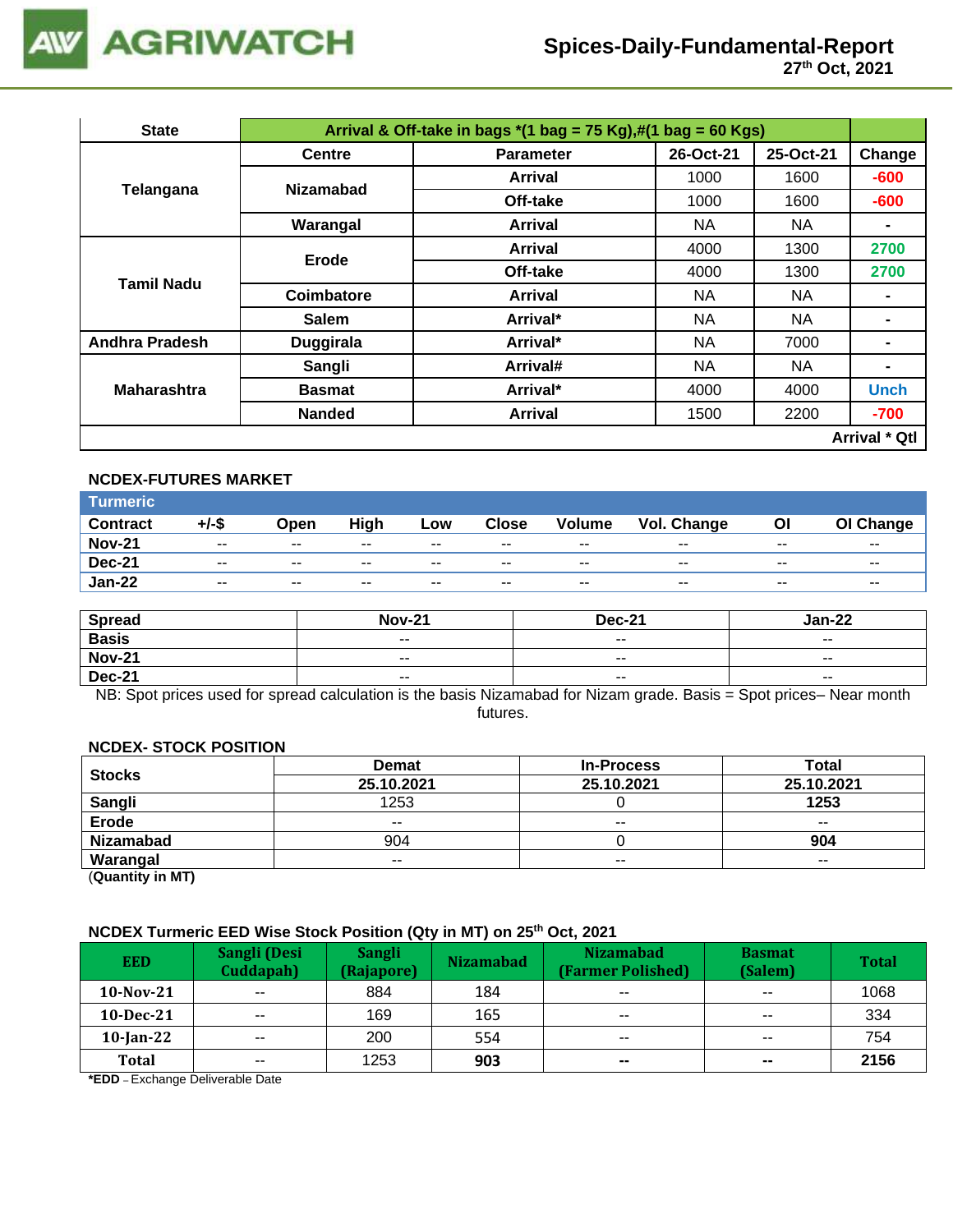

# **BLACK PEPPER**

# **Fundamentals:**

## **Today's Update:**

- Steady to firm sentiment witnessed in Black pepper spot market reported on Tuesday.
- Due to lower supply from other producing countries in the global market, demand shifted to Indian market supported the domestic prices despite of higher production.
- Fresh domestic demand in the spot market as winter season is approaching supported the prices.
- Vietnam Pepper price as on October 26 is in the range of 86,000 88,500 VND/kg. Exports may slow down, domestic agents can reduce purchasing prices to create small "waves". However, according to experts, this pattern is like a "compressed spring", causing the price of pepper to rise sharply after that.
- In Dak Lak and Dak Nong provinces, today's pepper price was purchased at VND 87,000/kg, an increase of VND 500/kg. In Gia Lai province, today's pepper price is at 86,000 VND/kg. Meanwhile in Dong Nai, pepper price today is at 86,000 VND/kg. In Ba Ria - Vung Tau province, today's pepper price is at 88,500 VND/kg, up 500 VND/kg. In Binh Phuoc province, today's pepper price is purchased at 87,500 VND/kg.

- World pepper market will be active in the third quarter of 2021 due to an increase in demand after the US and European countries relax social distancing measures. Pepper prices are expected to stay high due to reduced supplies from Brazil, Indonesia and Vietnam, as per VPA.
- *Vietnam Pepper prices is expected to increase continue till the last months of the year because the pepper production of Vietnam as well as some major pepper producing countries such as Brazil and Indonesia are affected by climate change, so the annual output is expected to decrease continually.*
- According to statistics of the Ministry of Agriculture and Rural Development, in the first nine months of 2021, although the export volume of pepper decreased (reaching 213 thousand tons, down 3.3%).
- *According to the International Pepper Organization (IPC), Vietnam's 2021 pepper harvest will reach 180,000 MT, down 40,000 tons compared to the previous forecast, and 60,000 tons lower (down 25%) compared to with the 2020 harvest.*

|              | <b>Black Pepper Spot Market Prices (Loose): (Rs/Qtl)</b> |                                        |           |           |             |  |  |  |  |
|--------------|----------------------------------------------------------|----------------------------------------|-----------|-----------|-------------|--|--|--|--|
| <b>State</b> | <b>Centre</b>                                            | Grade                                  | 26-Oct-21 | 25-Oct-21 | Change      |  |  |  |  |
| Kerala       | Kochi                                                    | Ungarbled                              | 43100     | 42700     | 400         |  |  |  |  |
|              | <b>Benchmark market</b>                                  | Garbled                                | 45100     | 44700     | 400         |  |  |  |  |
| Karnataka    | Chikkamagaluru                                           | Ungarbled                              | 48500     | 45000     | 3500        |  |  |  |  |
| <b>Delhi</b> | <b>New Delhi</b>                                         | Unpolished                             | 49500     | 49500     | <b>Unch</b> |  |  |  |  |
|              |                                                          | Number 11.5                            | 52800     | 52800     | <b>Unch</b> |  |  |  |  |
|              |                                                          | <b>Arrivals &amp; Off-take in Tons</b> |           |           |             |  |  |  |  |
| <b>State</b> | <b>Centre</b>                                            | <b>Parameter</b>                       | 26-Oct-21 | 25-Oct-21 | Change      |  |  |  |  |
|              | Kochi                                                    | Arrivals                               | 20        | 7.5       | 12.5        |  |  |  |  |
| Kerala       |                                                          | Off-take                               | 20        | 7.5       | 12.5        |  |  |  |  |

|             | <b>Black Pepper FOB Prices (USD/MT)</b>                      |                |                                           |                                                   |                                        |                              |  |  |  |  |  |
|-------------|--------------------------------------------------------------|----------------|-------------------------------------------|---------------------------------------------------|----------------------------------------|------------------------------|--|--|--|--|--|
| <b>Date</b> | ex Kochi<br><b>Brazil</b><br>(India) ASTA<br><b>ASTA 570</b> |                | Lampung<br>(Indonesia)<br><b>ASTA 570</b> | <b>Kuching (Sarawak,</b><br><b>Malaysia) ASTA</b> | <b>Ho Chi Minh</b><br>(Vietnam) 500g/l | Ho Chi<br><b>Minh 550g/l</b> |  |  |  |  |  |
| 18-10-21    | 4200                                                         | 5736           | 4419                                      | 5972                                              | 4390                                   | 4490                         |  |  |  |  |  |
| 19-10-21    | 4200                                                         | ۰              | 4424                                      | 5972                                              | 4390                                   | 4490                         |  |  |  |  |  |
| 20-10-21    | 4200                                                         | 5813           |                                           | 5972                                              | 4390                                   | 4490                         |  |  |  |  |  |
| 21-10-21    | 4200                                                         | 5857           | 4407                                      | 5972                                              | 4390                                   | 4490                         |  |  |  |  |  |
| 22-10-21    | 4200                                                         | 5870           | 4398                                      | 5972                                              | 4390                                   | 4490                         |  |  |  |  |  |
| 25-10-21    | 4200                                                         | 5956           | 4398                                      | 5400                                              | 4390                                   | 4490                         |  |  |  |  |  |
| 26-10-21    | 4200                                                         | $\blacksquare$ | 4397                                      | 5200                                              | 4390                                   | 4490                         |  |  |  |  |  |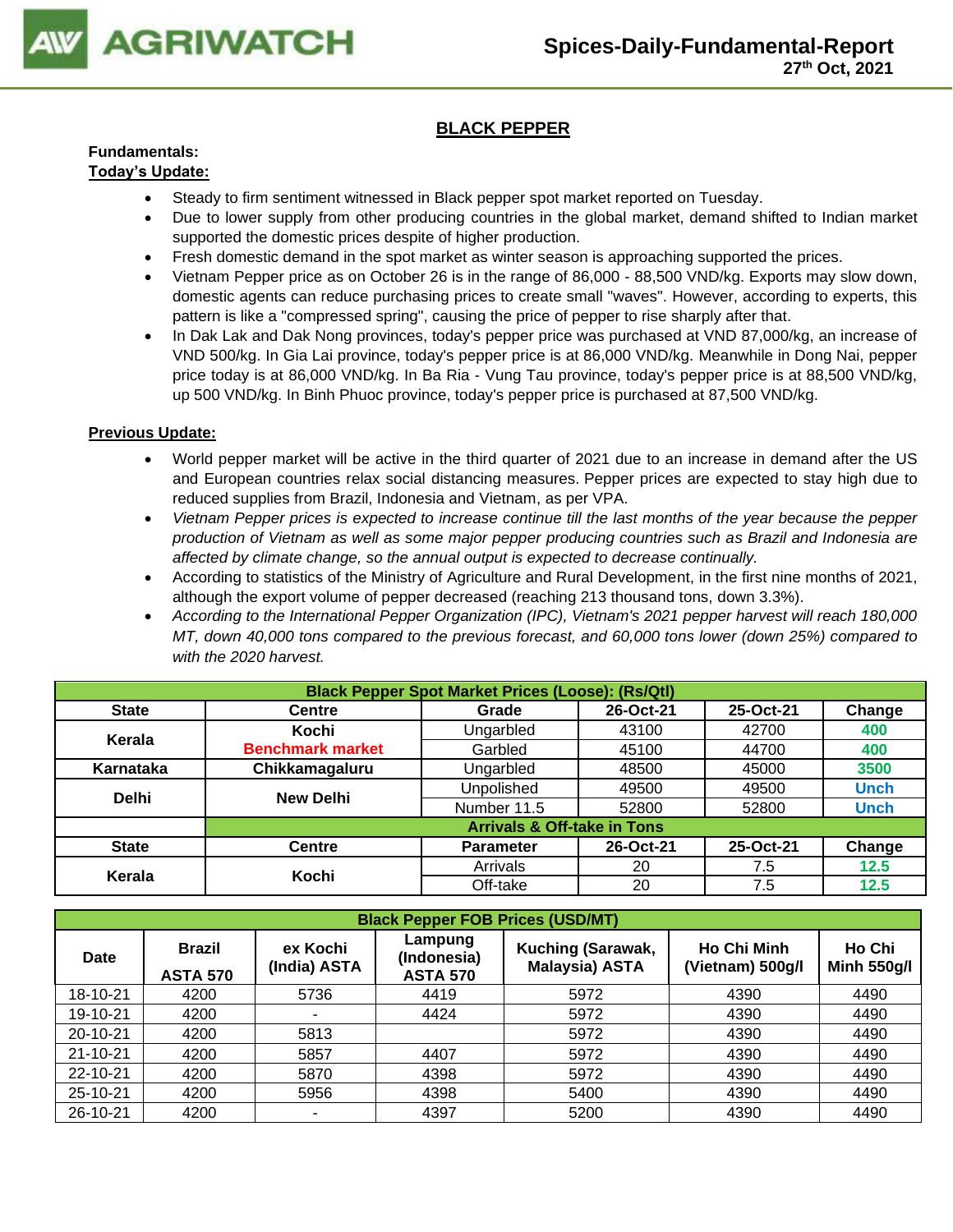

# **JEERA (CUMIN SEED)**

#### **Fundamentals: Today's Update:**

- Steady to firm sentiment witnessed in Jeera Unjha spot market on Tuesday.
- As festive demand started buyers reported active from lower prices level.

- Due to good rainfall in jeera growing regions in Gujarat on time sowing expected, which likely to start from last week of October. Market participants are expecting lower sowing area as jeera prices are lower compared to other competitive crop like Coriander, Ajwain, Fennel etc.
- Farmers and stockists are only interested to releasing their produce at higher prices level.
- Current year Jeera sowing area may shift towards Soybean, Groundnut, Coriander, Ajwain, Fennel due to higher prices, sowing will start from October mid-week.
- *As per the Agriwatch production estimate, Jeera production for 2021-22 (marketing period) is estimated at 391,801 MT (around 71 lakh bags each of 55 kg) compared to last year's 451,451 MT (82 lakh bags).*

|              |                                  | Jeera (Cumin Seed) Spot Market Prices (Loose): (Rs/Qtl) |                |                |                      |
|--------------|----------------------------------|---------------------------------------------------------|----------------|----------------|----------------------|
| <b>State</b> | <b>Centre</b>                    | Grade                                                   | 26-Oct-21      | 25-Oct-21      | Change               |
|              |                                  | Local                                                   | 13500          | 13400          | 100                  |
|              | Unjha<br><b>Benchmark market</b> | <b>NCDEX Quality</b>                                    | 14500          | 14400          | 100                  |
|              |                                  | Poojari type /Machine Cut                               | 15500          | 15400          | 100                  |
|              |                                  | 1% Singapore                                            | 14000          | 14000          | <b>Unch</b>          |
|              | <b>Mundra Port (FoR)</b>         | 2% Singapore                                            | 13750          | 13750          | <b>Unch</b>          |
| Gujarat      |                                  | 1 % European                                            | 14500          | 14500          | <b>Unch</b>          |
|              |                                  | 2% European                                             | 14250          | 14250          | <b>Unch</b>          |
|              | Rajkot                           | Local                                                   | 13000          | 12900          | 100                  |
|              | Patan                            | Local                                                   | 11500          | 11950          | $-450$               |
|              | <b>Dhrol</b>                     | Local                                                   | <b>NA</b>      | 11950          | $\blacksquare$       |
|              | <b>Gondal</b>                    | Local                                                   | 13505          | 13405          | 100                  |
|              | Jodhpur                          | Local                                                   | 14200          | 14000          | 200                  |
| Rajasthan    | <b>Merta City</b>                | Local                                                   | 14800          | 14700          | 100                  |
|              | <b>Nagaur</b>                    | Local                                                   | 13700          | 13500          | 200                  |
|              | <b>Anandpur Kalu</b>             | Local                                                   | 14000          | 14000          | <b>Unch</b>          |
|              | <b>Delhi</b><br><b>New Delhi</b> | Ganesh                                                  | 15200          | 15200          | <b>Unch</b>          |
|              |                                  | Poojari type / Machine Cut                              | 16200          | 16200          | <b>Unch</b>          |
|              |                                  | Arrival & Off-take in bags (1 bag = 55 kg)              |                |                |                      |
| <b>State</b> | <b>Centre</b>                    | <b>Parameter</b>                                        | 26-Oct-21      | 25-Oct-21      | Change               |
|              | Unjha                            | Arrival                                                 | 17000          | 15000          | 2000                 |
|              |                                  | Off-take                                                | 17000          | 15000          | 2000                 |
|              | Rajkot                           | Arrival*                                                | 900            | 1320           | $-420$               |
| Gujarat      | Patan                            | Arrival*                                                | $\overline{2}$ | $\overline{2}$ | <b>Unch</b>          |
|              | <b>Dhrol</b>                     | Arrival*                                                | <b>NA</b>      | 29             | $\blacksquare$       |
|              | Gondal                           | Arrival                                                 | 2048           | 2466           | $-418$               |
|              | Jodhpur                          | Arrival                                                 | 1000           | 1500           | $-500$               |
|              | <b>Merta City</b>                | Arrival                                                 | 1200           | 1200           | <b>Unch</b>          |
| Rajasthan    | <b>Nagaur</b>                    | Arrival                                                 | 800            | 800            | <b>Unch</b>          |
|              | <b>Anandpur Kalu</b>             | Arrival                                                 | 20             | 20             | <b>Unch</b>          |
|              |                                  |                                                         |                |                | <b>Arrival * Qtl</b> |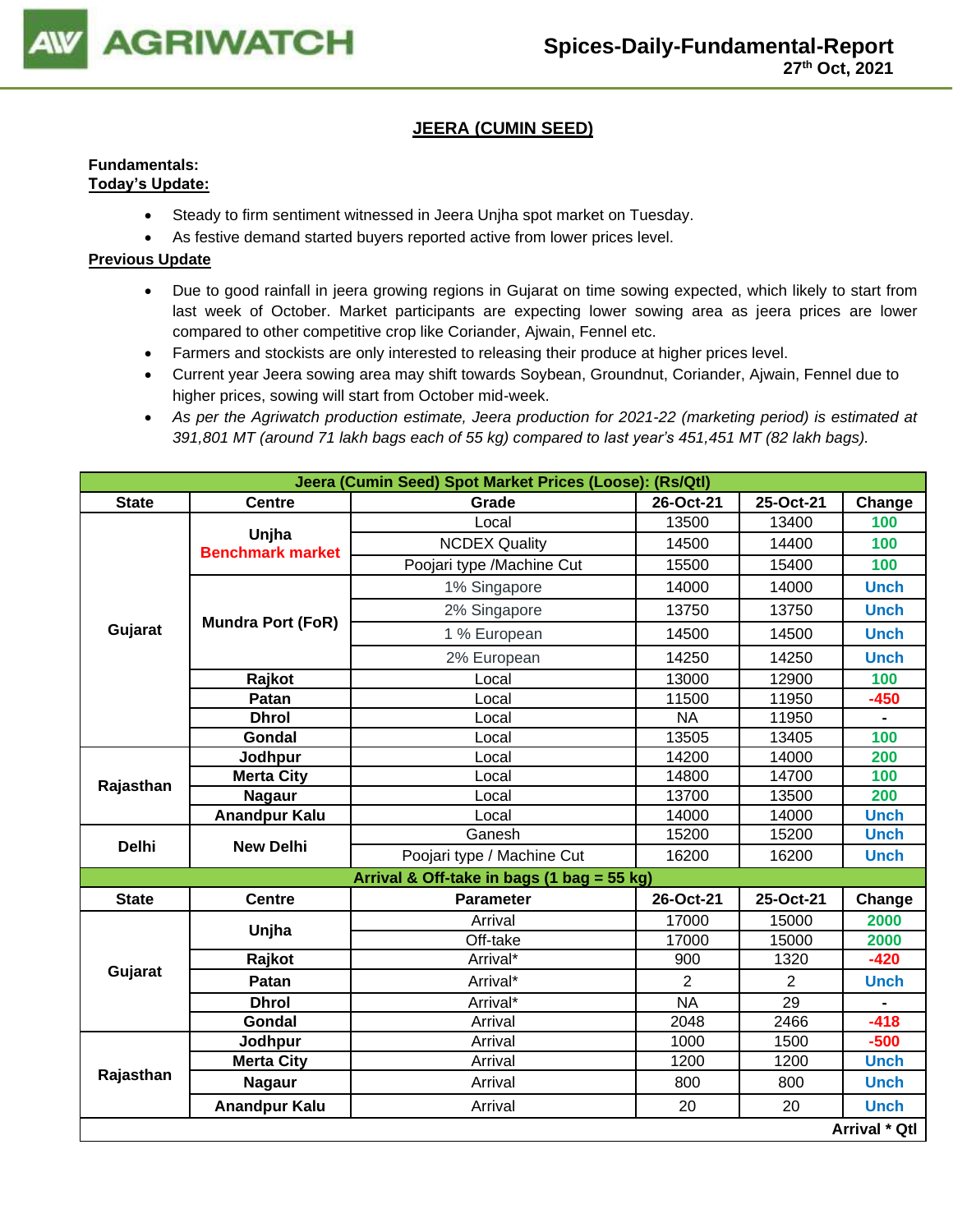

## **NCDEX-FUTURES MARKET**

| Jeera (Cumin Seed) |                          |               |       |       |              |                          |             |       |           |
|--------------------|--------------------------|---------------|-------|-------|--------------|--------------------------|-------------|-------|-----------|
| <b>Contract</b>    | $+/-$ \$                 | Open          | High  | Low   | <b>Close</b> | <b>Volume</b>            | Vol. Change | ΟI    | OI Change |
| <b>Nov-21</b>      | $\sim$ $\sim$            | $- -$         | $- -$ | $- -$ | $- -$        | $- -$                    | $- -$       | $- -$ | $- -$     |
| <b>Dec-21</b>      | $- -$                    | $\sim$ $\sim$ | $- -$ | $- -$ | $- -$        | $\overline{\phantom{a}}$ | $- -$       | $- -$ | $- -$     |
| <b>Jan-22</b>      | $\overline{\phantom{a}}$ | $\sim$ $\sim$ | $- -$ | $- -$ | $- -$        | $\overline{\phantom{a}}$ | $- -$       | $- -$ | $- -$     |

| <b>Spread</b> | <b>Nov-21</b>            | <b>Dec-21</b>            | <b>Jan-22</b>            |
|---------------|--------------------------|--------------------------|--------------------------|
| <b>Basis</b>  | $- -$                    | $\overline{\phantom{a}}$ | $- -$                    |
| <b>Nov-21</b> | $\overline{\phantom{a}}$ | $\sim$ $\sim$            | $\overline{\phantom{a}}$ |
| <b>Dec-21</b> | $- -$                    | $\overline{\phantom{a}}$ | $- -$                    |

NB: Spread was done by taking Spot prices at Unjha or NCDEX Quality. Basis = Spot prices– Near month futures.

#### **NCDEX- STOCK POSITION**

|               | Demat      | <b>In-Process</b> | Total      |  |
|---------------|------------|-------------------|------------|--|
| <b>Stocks</b> | 25.10.2021 | 25.10.2021        | 25.10.2021 |  |
| Jodhpur       | $- -$      | $- -$             | $- -$      |  |
| Unjha         | 2499       | 505               | 3004       |  |

(**Quantity in MT)**

# **NCDEX Jeera (Cumin Seed) EED Wise Stock Position Qty in MT on 25th Oct, 2021**

| <b>EED</b>   | Jodhpur/      | <b>Unjha</b> | <b>Total</b> |
|--------------|---------------|--------------|--------------|
| 10-Nov-21    | $\sim$ $\sim$ | 263          | 263          |
| 10-Dec-21    | $\sim$ $\sim$ | 177          | 177          |
| 10-Jan-22    | $- -$         | 48           | 48           |
| 10-Feb-22    | $- -$         | 2012         | 2012         |
| <b>Total</b> | $\sim$ $\sim$ | 2500         | 2500         |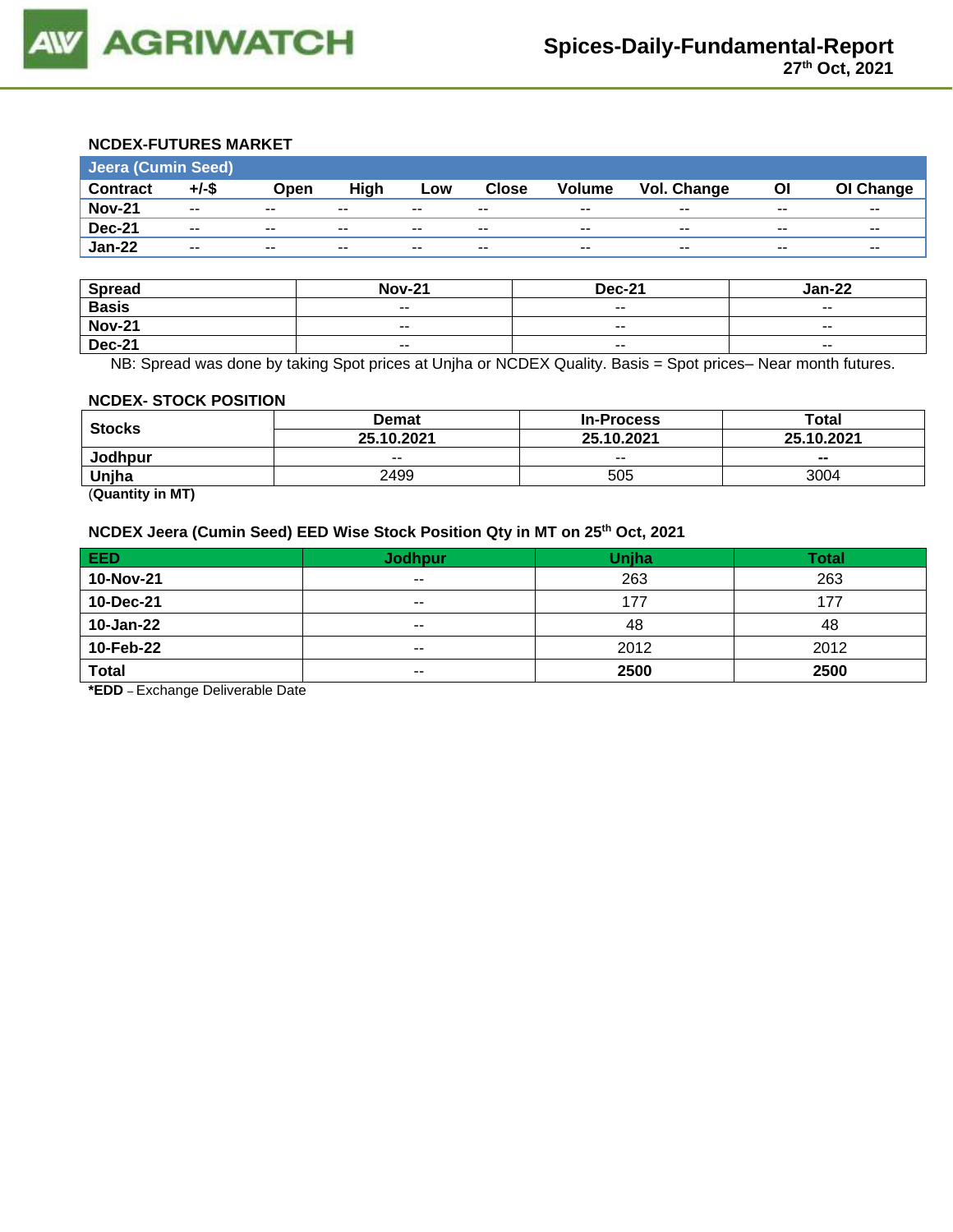

# **CARDAMOM**

### **Fundamentals**

### **Today's Update:**

- Steady sentiment witnessed in Cardamom spot market on Tuesday.
- *Due to recent flood in Kerala growing regions like Idukki affected the Cardamom plants. As per trade sources, around 10% crop loss reported till now.*
- Second round picking activity is going on in Kerala growing regions, it will finish till October end. Third round picking activity likely to start from November first week.

- India's production for the coming marketing year 2021-22 (already started from August) expected better around 30,000 MT also put the cap on prices.
- Cardamom planters were received higher prices last two years, therefore, they are taking care of their plants and favourable weather condition, is the main reason for expecting good crop in the coming year.
- As we expected earlier, the new Cardamom supply pressurizes the prices from higher levels due to increased production.
- Agriwatch estimates for 2020-21, India's Cardamom production would be around 22,000 23,000 MT, due to favourable weather conditions. Last year it was 19,000 – 20,000 MT.

| <b>Small Cardamom Spot Market Prices (Loose): (Rs/Kg)</b> |                         |                  |           |           |                |  |  |
|-----------------------------------------------------------|-------------------------|------------------|-----------|-----------|----------------|--|--|
| <b>State</b>                                              | <b>Auction Price</b>    | 26-Oct-21        | 25-Oct-21 | Change    |                |  |  |
| Kerala                                                    | <b>Kumily</b>           | <b>Max price</b> | <b>NA</b> | <b>NA</b> |                |  |  |
|                                                           | <b>Benchmark market</b> | Avg. Price       | <b>NA</b> | <b>NA</b> |                |  |  |
|                                                           |                         | <b>Medium</b>    | 1000      | 1000      | <b>Unch</b>    |  |  |
|                                                           |                         | 6.5 (Bold)       | 1100      | 1100      | <b>Unch</b>    |  |  |
| <b>Delhi</b>                                              | <b>New Delhi</b>        | 7 (Bold)         | 1200      | 1200      | <b>Unch</b>    |  |  |
|                                                           |                         | 7.5 (Bold)       | 1400      | 1400      | <b>Unch</b>    |  |  |
|                                                           |                         | 8 (Bold)         | 1700      | 1700      | <b>Unch</b>    |  |  |
| Large Cardamom Spot Market Prices: (Rs/Kg)                |                         |                  |           |           |                |  |  |
|                                                           | Singtam                 | <b>Badadana</b>  | <b>NA</b> | <b>NA</b> | $\blacksquare$ |  |  |
|                                                           | Singtam                 | Chotadana        | <b>NA</b> | NA.       | -              |  |  |
| <b>Sikkim</b>                                             | Gangtok                 | <b>Badadana</b>  | <b>NA</b> | <b>NA</b> | $\blacksquare$ |  |  |
|                                                           | Gangtok                 | Chotadana        | <b>NA</b> | <b>NA</b> |                |  |  |
|                                                           | Siliguri                | <b>Badadana</b>  | <b>NA</b> | <b>NA</b> |                |  |  |
| <b>West Bengal</b><br><b>Siliguri</b>                     |                         | Chotadana        | <b>NA</b> | <b>NA</b> | $\blacksquare$ |  |  |
| <b>Arrival &amp; Off-take in Kg</b>                       |                         |                  |           |           |                |  |  |
| <b>State</b>                                              | <b>Parameter</b>        | <b>Centre</b>    | 26-Oct-21 | 25-Oct-21 | Change         |  |  |
| Kerala                                                    |                         | <b>Arrivals</b>  | <b>NA</b> | NA.       |                |  |  |
|                                                           | <b>Kumily</b>           | Off-take         | <b>NA</b> | <b>NA</b> |                |  |  |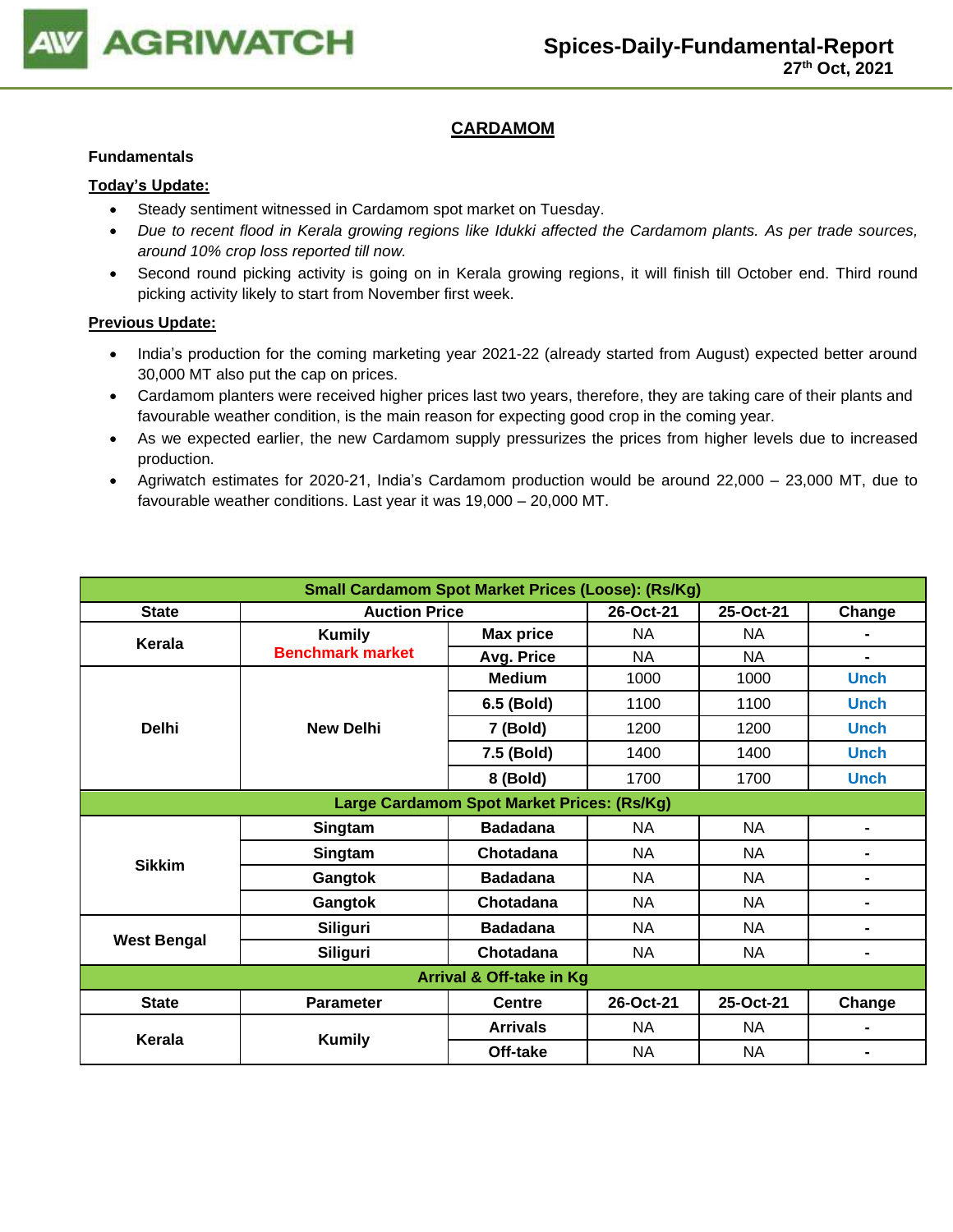

### **MCX-FUTURES MARKET**

| <b>Cardamom</b> |                          |                          |       |                          |              |                          |             |                          |                          |
|-----------------|--------------------------|--------------------------|-------|--------------------------|--------------|--------------------------|-------------|--------------------------|--------------------------|
| <b>Contract</b> | +/-\$                    | Open                     | High  | Low                      | <b>Close</b> | <b>Volume</b>            | Vol. Change | OI                       | OI Change                |
| <b>Nov-21</b>   | $- -$                    | $\sim$ $\sim$            | $- -$ | $- -$                    | $- -$        | $- -$                    | $- -$       | $- -$                    | $\overline{\phantom{a}}$ |
| <b>Dec-21</b>   | $\overline{\phantom{a}}$ | $\overline{\phantom{a}}$ | $- -$ | $\overline{\phantom{a}}$ | $- -$        | $\overline{\phantom{a}}$ | $- -$       | $\overline{\phantom{a}}$ | $\overline{\phantom{a}}$ |
| <b>Jan-22</b>   | $- -$                    | $- -$                    | $- -$ | $- -$                    | $- -$        | $- -$                    | $- -$       | $\overline{\phantom{a}}$ | $\overline{\phantom{a}}$ |

| <b>Spread</b> | <b>Nov-21</b>            | <b>Dec-21</b>            | $Jan-22$                 |
|---------------|--------------------------|--------------------------|--------------------------|
| <b>Basis</b>  | $\overline{\phantom{a}}$ | $-$                      | $-$                      |
| <b>Nov-21</b> | $\overline{\phantom{a}}$ | $- -$                    | $\overline{\phantom{a}}$ |
| <b>Dec-21</b> | $\overline{\phantom{a}}$ | $\overline{\phantom{a}}$ | $\overline{\phantom{a}}$ |

NB: Spread was done by taking Spot prices of Average quality prices. Basis = Spot prices– Near month futures.

#### **MCX- STOCK POSITION**

| Stocks                                | <b>Demat</b>             | <b>In-Process</b>        | Total                    |  |
|---------------------------------------|--------------------------|--------------------------|--------------------------|--|
|                                       | 25.10.2021               | 25.10.2021               | 25.10.2021               |  |
| Vandanmedu                            | $\overline{\phantom{0}}$ | $\overline{\phantom{0}}$ | $\overline{\phantom{0}}$ |  |
| T.N.(Bodi)                            | $- -$                    | $-$                      | $-$                      |  |
| $\overline{\phantom{a}}$<br>$- - - -$ |                          |                          |                          |  |

(**Quantity in MT)**

# **MCX Cardamom EED Wise Stock Position Qty in MT on 25th Oct, 2021**

| aar                      | Vandanmedu | <b><i>PERS</i></b> | -<br><sup>-</sup> otal |
|--------------------------|------------|--------------------|------------------------|
| --                       | --         | --                 | $- -$                  |
| $\overline{\phantom{a}}$ | $- -$      | $- -$              | $\sim$ $\sim$          |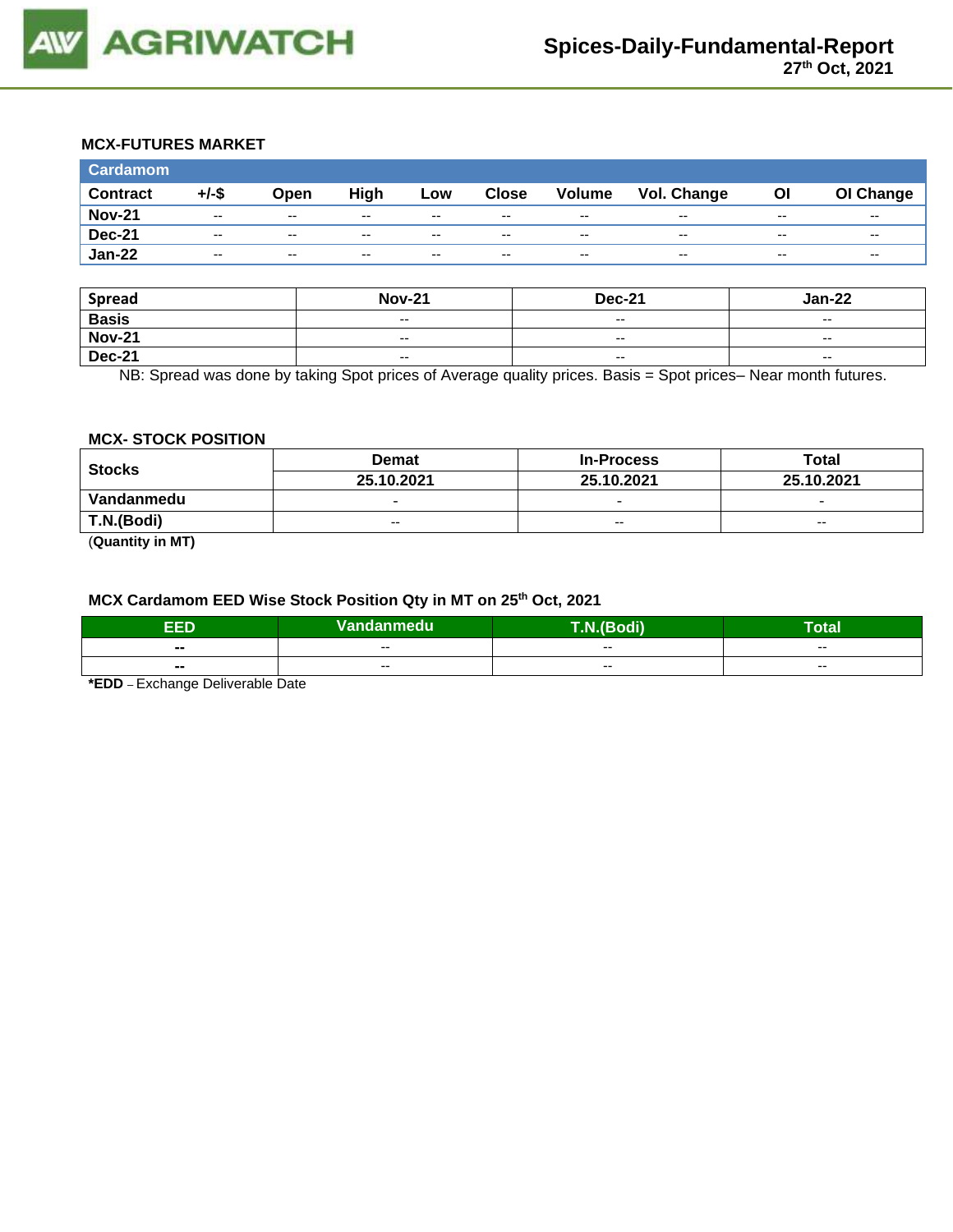

# **CORIANDER SEED**

# **Fundamentals:**

## **Today's Update:**

- Steady to weak sentiments witnessed in Coriander spot market on the Tuesday.
- As we expected buyers are active from lower prices level as festival season started.

- Ontime sowing expectations put cap on Coriander prices. Due to good rainfall in major growing regions in Gujarat, Rajasthan and MP buyers are expecting on time sowing. Currently, Coriander prices are traded higher compared to last year may attract farmers to go for an increase in sowing area, however, it will be clearer after sowing will start from October last week.
- Farmers want to release their produce at higher prices only.
- Buyers from consumer center like Bihar, UP are active in the spot market mainly in Gondal, Kota, Ramganj etc. mandi due to good quality.
- Agriwatch estimates lower ending stocks for 2021-22 (marketing year) likely to support Coriander prices in the coming days.
- As per Agriwatch production estimate, Coriander production for 2021-22 (marketing year) is estimated at 342,435 MT (85 lakh bags) compared to last year's 352,316 MT (88 lakh bags, 1 bag = 40 kg).

| <b>Coriander Spot Market Prices (Loose): (Rs/Qtl)</b> |                               |               |           |           |                              |  |  |
|-------------------------------------------------------|-------------------------------|---------------|-----------|-----------|------------------------------|--|--|
| <b>State</b>                                          | <b>Centre</b>                 | Grade (New)   | 26-Oct-21 | 25-Oct-21 | Change                       |  |  |
|                                                       |                               | Eagle         | 7600      | 7600      | <b>Unch</b>                  |  |  |
|                                                       | Kota<br><b>Benchmark</b>      | Eagle(Split)  | 7600      | 7600      | <b>Unch</b>                  |  |  |
|                                                       | market                        | Badami        | 7300      | 7300      | <b>Unch</b>                  |  |  |
|                                                       |                               | Badami(Split) | 7400      | 7400      | <b>Unch</b>                  |  |  |
|                                                       |                               | Eagle         | 7050      | 7150      | $-100$                       |  |  |
|                                                       |                               | Eagle(Split)  | 7050      | 7150      | $-100$                       |  |  |
|                                                       | Ramganj                       | Badami        | 6850      | 6950      | $-100$                       |  |  |
| Rajasthan                                             |                               | Badami(Split) | 6850      | 6950      | $-100$                       |  |  |
|                                                       |                               | Scooter       | 8150      | 8250      | $-100$                       |  |  |
|                                                       |                               | Eagle         | 6600      | 6550      | 50                           |  |  |
|                                                       | <b>Baran</b>                  | Badami        | 6300      | 6350      | $-50$                        |  |  |
|                                                       |                               | Eagle         | 6800      | 6800      | <b>Unch</b>                  |  |  |
|                                                       | <b>Bhawani</b>                | Badami        | 6600      | 6600      | <b>Unch</b>                  |  |  |
|                                                       |                               | Scooter       | 7000      | 7000      | <b>Unch</b>                  |  |  |
|                                                       |                               | Double Paroot | <b>NA</b> | <b>NA</b> |                              |  |  |
|                                                       |                               | Badami        | 6800      | 6800      | <b>Unch</b>                  |  |  |
|                                                       | Guna                          | Eagle         | 7200      | 7200      | <b>Unch</b>                  |  |  |
| <b>Madhya Pradesh</b>                                 |                               | Scooter       | 7800      | 7800      | <b>Unch</b>                  |  |  |
|                                                       |                               | Badami        | 6800      | 6800      | <b>Unch</b>                  |  |  |
|                                                       | <b>Neemuch</b>                | Eagle         | 7000      | 7100      | $-100$                       |  |  |
|                                                       |                               | Scooter       | <b>NA</b> | <b>NA</b> |                              |  |  |
| Gujarat                                               | <b>Gondal</b>                 | Badami        | 7205      | 7205      | <b>Unch</b>                  |  |  |
|                                                       |                               | Eagle         | 8005      | 8005      | <b>Unch</b>                  |  |  |
|                                                       |                               | Eagle (Dal)   | <b>NR</b> | <b>NR</b> | $\blacksquare$               |  |  |
| <b>Delhi</b>                                          | <b>Khari Baoli</b><br>(Delhi) | Eagle         | <b>NR</b> | <b>NR</b> | $\qquad \qquad \blacksquare$ |  |  |
|                                                       |                               | Scooter       | <b>NR</b> | <b>NR</b> | $\blacksquare$               |  |  |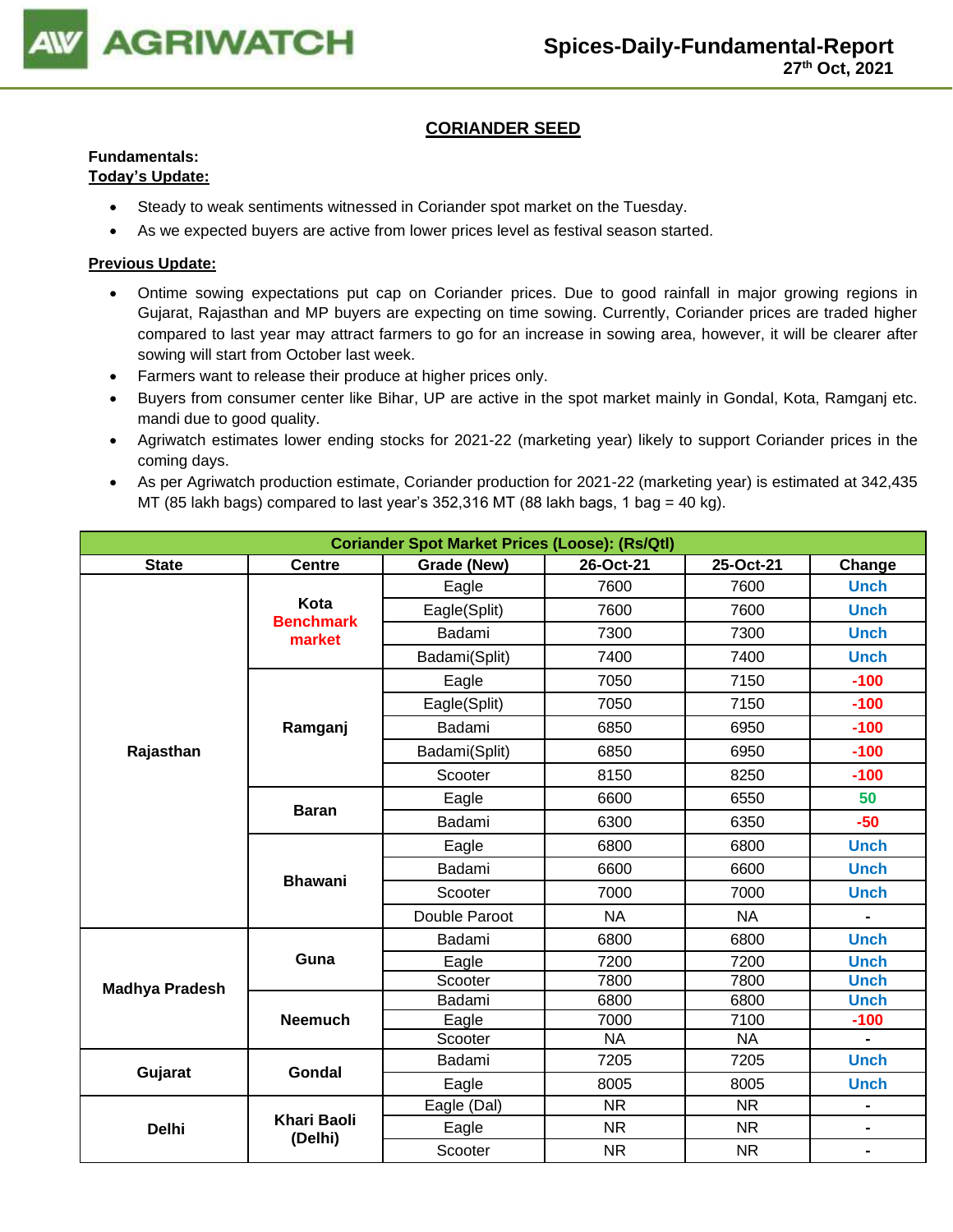

| Arrival & Off-take in bags (1 bag = 40 kg) |                |               |           |           |             |  |  |
|--------------------------------------------|----------------|---------------|-----------|-----------|-------------|--|--|
| <b>State</b>                               |                | <b>Centre</b> | 26-Oct-21 | 25-Oct-21 | Change      |  |  |
|                                            | Kota           | Arrival       | 1000      | 1000      | <b>Unch</b> |  |  |
|                                            |                | Offtake       | 1000      | 1000      | <b>Unch</b> |  |  |
|                                            | Ramganj        | Arrival       | 4000      | 5000      | $-1000$     |  |  |
| Rajasthan                                  |                | Offtake       | 4000      | 5000      | $-1000$     |  |  |
|                                            | <b>Baran</b>   | Arrival       | 1000      | 1500      | $-500$      |  |  |
|                                            |                | Offtake       | 1000      | 1500      | $-500$      |  |  |
|                                            | <b>Bhawani</b> | Arrival       | 100       | 150       | $-50$       |  |  |
|                                            |                | Offtake       | 100       | 150       | -50         |  |  |
| <b>Madhya Pradesh</b>                      | Guna           | Arrival       | 3000      | 4000      | $-1000$     |  |  |
|                                            |                | Offtake       | 3000      | 4000      | $-1000$     |  |  |
|                                            | <b>Neemuch</b> | Arrival       | 1500      | 1500      | <b>Unch</b> |  |  |
|                                            |                | Offtake       | 1500      | 1500      | <b>Unch</b> |  |  |

## **NCDEX-FUTURES MARKET**

| <b>Coriander</b> |          |                          |       |       |              |               |             |       |                          |
|------------------|----------|--------------------------|-------|-------|--------------|---------------|-------------|-------|--------------------------|
| <b>Contract</b>  | $+/-$ \$ | Open                     | High  | Low   | <b>Close</b> | <b>Volume</b> | Vol. Change | ΟI    | OI Change                |
| <b>Nov-21</b>    | $- -$    | $- -$                    | $- -$ | $- -$ | $- -$        | $- -$         | $- -$       | $- -$ | $- -$                    |
| <b>Dec-21</b>    | $- -$    | $\overline{\phantom{a}}$ | $- -$ | $- -$ | $- -$        | $- -$         | $- -$       | $- -$ | $\overline{\phantom{a}}$ |
| <b>Jan-22</b>    | $- -$    | $\overline{\phantom{a}}$ | $- -$ | $- -$ | $- -$        | $- -$         | $- -$       | $- -$ | $- -$                    |

| <b>Spread</b> | <b>Nov-21</b> | <b>Dec-21</b>            | Jan-22                   |
|---------------|---------------|--------------------------|--------------------------|
| <b>Basis</b>  | $- -$         | $\overline{\phantom{a}}$ | $\overline{\phantom{a}}$ |
| <b>Nov-21</b> | $- -$         | $- -$                    | $- -$                    |
| <b>Dec-21</b> | $- -$         | $\sim$ $\sim$            | $\overline{\phantom{a}}$ |

NB: Spread was done by taking Spot prices of Average quality prices at Kota. Basis = Spot prices– Near month futures

#### **NCDEX- STOCK POSITION**

| <b>Stocks</b>         | <b>Demat</b> | <b>In-Process</b> | Total          |  |  |  |
|-----------------------|--------------|-------------------|----------------|--|--|--|
|                       | 25.10.2021   | 25.10.2021        | 25.10.2021     |  |  |  |
| <b>Baran</b>          |              | -                 | $\blacksquare$ |  |  |  |
| Gondal                | 1326         | 50                | 1376           |  |  |  |
| Kota                  | 888          | 125               | 1013           |  |  |  |
| Ramganj               |              |                   |                |  |  |  |
| (0.122, 0.012, 0.012) |              |                   |                |  |  |  |

(**Quantity in MT)**

#### **NCDEX Coriander EED Wise Stock Position Qty in MT on 25th Oct, 2021**

| <b>EED</b>   | <b>Gondal</b> | Kota  | Ramganj Mandi  | Total |
|--------------|---------------|-------|----------------|-------|
| 10-Nov-21    | 397           | $- -$ | $- -$          | 397   |
| 10-Dec-21    | 659           | 10    | $- -$          | 669   |
| 10-Jan-22    | 160           | $- -$ | $- -$          | 160   |
| 10-Feb-22    | 110           | 879   | $- -$          | 989   |
| <b>Total</b> | 1326          | 889   | $\blacksquare$ | 2215  |